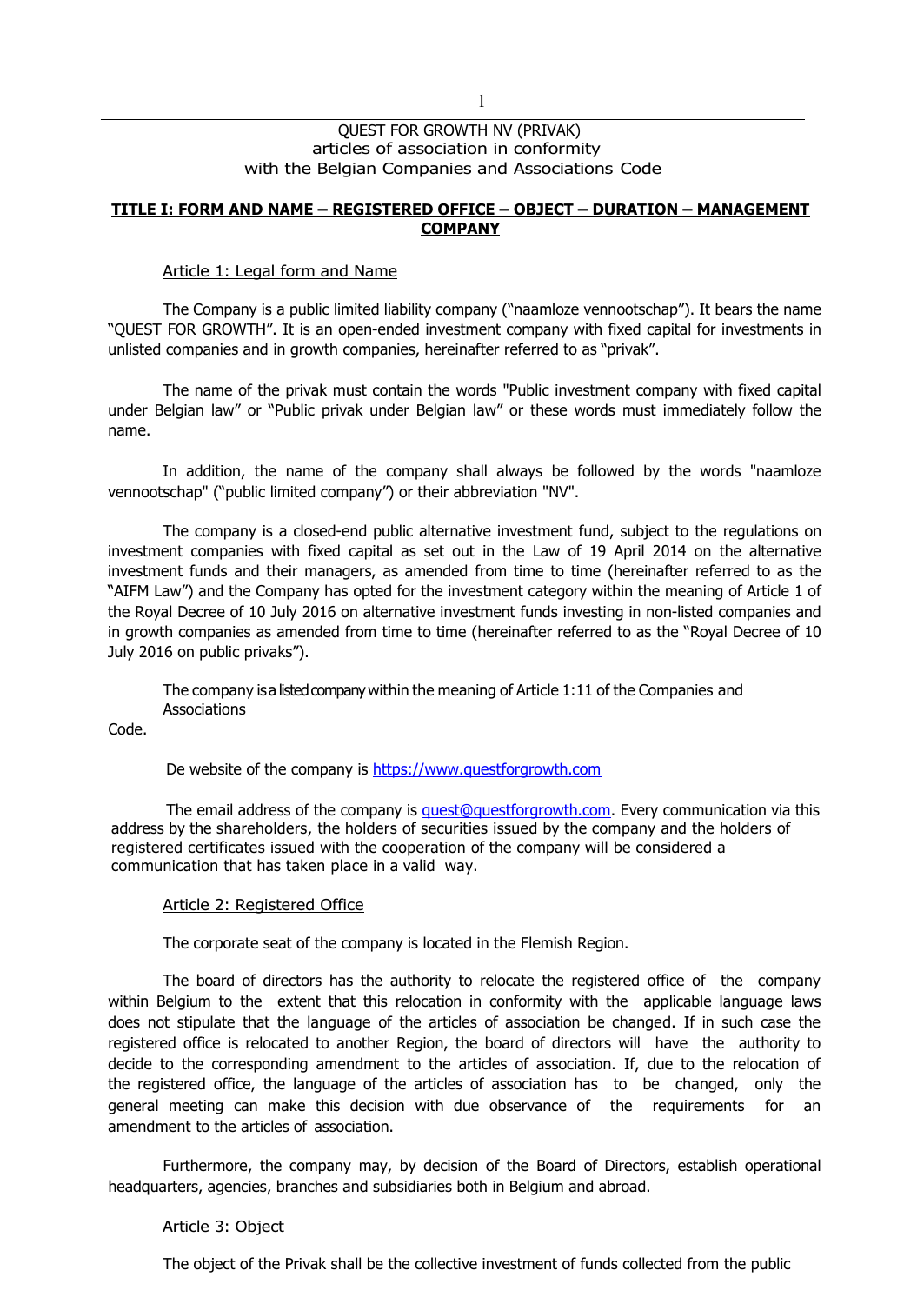pursuant to the Royal Decree of 10 July 2016 on public privaks. It shall be governed in its investment policy by the aforesaid Royal Decree and by the provisions in these Articles of Association and the prospectus published with regard to the issue of shares to the public.

Within the scope of the applicable regulations, the Privak shall concentrate its investment policy directly or indirectly on investment in growth companies in various sectors including the medical and health sector, biotechnology, information technology, software and electronics, clean tech and new materials.

Furthermore, the company may incidentally keep liquid funds in the form of savings accounts, investments at notice or short term investment certificates. From the second year of operations onwards such liquid funds shall in principle be limited to ten percent (10%) of the assets unless a special decision by the Board of Directors temporarily authorises a higher percentage.

The company may carry out all commercial, industrial and financial transactions that relate to its object or further their achievement whether at home or abroad.

It may acquire any movable or immovable property that is directly necessary to the exercise of its business.

It may carry out the duties of a director or receiver of other companies.

### Article 4: Duration

The company shall be established for an indeterminate period of time and shall start trading on the date of its formation.

#### Article 5: Management Company

The company is managed in accordance with Article 10 §2 of the AIFM-Law by "Capricorn Partners", a public limited liability company with registered office at 3000 Leuven, Lei 19, box 1 (hereinafter referred to as the Management Company).

The Management Company is responsible for compliance with the provisions of the articles of association applicable to the company or to the corporate bodies of the company, to the extent that this falls within its competence. The Management Company consults the board of directors of the company in advance when it intends to delegate the management tasks set out in Article 3, 41° of the AIFM Law.

### **TITLE II: CAPITAL – SHARES**

### Article 6: Capital

The capital is set at one hundred and forty-eight million two hundred and ninety-eight thousand nine hundred and forty-five euros sixteen cents (€148,298,945.16). It is represented by eighteen million one hundred and ninety-nine thousand two hundred and twelve (18,199,212) shares, without par value. The shares are subdivided into three classes, namely eighteen million one hundred ninety-eight thousand two hundred and twelve (18,198,212) ordinary shares, seven hundred and fifty (750) A shares and two hundred fifty (250) B shares.Any shares that may be granted through simple subscription in any future capital increase shall be ordinary shares. All shares shall give entitlement to dividends.

### Article 7: Payment

All shares should be fully paid-up upon their issue.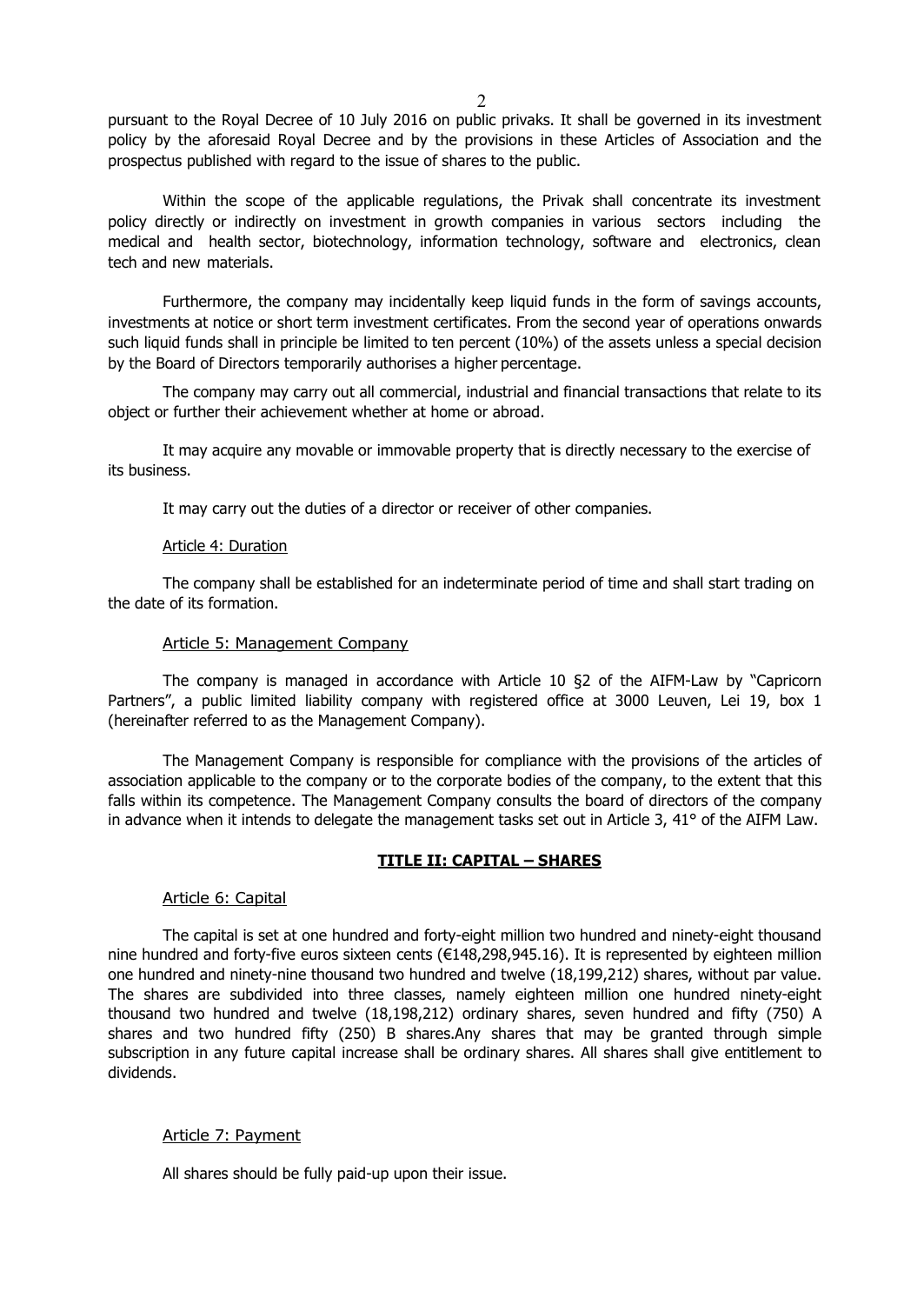### Article 8: Nature of Shares

The A- and B-shares are and will remain registered shares.

The ordinary shares are registered or dematerialised shares.

The holder of ordinary shares in registered form can ask the board of directors to convert these shares at his cost into dematerialised shares.

The holder of ordinary shares in dematerialised form can request the board of directors in writing to convert the dematerialised shares into registered shares. The conversion of the dematerialised shares into registered shares will take place by means of registration of the registered shares in the share register, dated and signed by the shareholder or its representative and by two directors of the company or a special proxyholder.

Registered shares are registered in the share register held at the registered office of the company.

Every shareholder can obtain an extract from the share register signed by one of the effective managers or by two directors to serve as proof of registration. The ownership of the shares can solely be derived from the registration in the share register. A share transfer will only take effect as of the registration into the share register of the declaration of transfer, dated and signed by the transferor and the transferee, or by their representatives, or after the completion of the formalities required by law for the transfer of claims of debt.

The dematerialised share is represented by an entry on an account, in the name of the owner or holder with an authorised account holder or of a clearing institution.

Shares booked on an account will be transferred by bank transfer from one account to another.

The number of dematerialised shares in circulation at each point in time will be entered into the share register on the name of the clearing institution.

Certificates relating to shares may be issued with the cooperation of the company.

### Article 9: Changes in the share capital

The general meeting, deliberating in accordance with the rules applicable for the amendment of the articles of association, may increase or reduce the share capital.

### **A. Capital increase**

### (i) Capital increase by contribution in cash

The shares that are subscribed to in cash, are first offered to the shareholders, in proportion to the part of the share capital that their shareholding represents, during a period of at least fifteen days as from the day of the opening of the subscriptions. The Board of Directors determines the subscription price against which, and the period during which, the preferential subscription right can beexercised.

Without prejudice to the application of Articles 7:188 to 7:194 of the Belgian Companies and Associations Code, the preferential subscription right can only be withdrawn or limited, in the context of a capital increase by contribution in cash by resolution of the general meeting or in the context of the authorised capital as provided in Article 9 bis of these articles of association, if an irreducible allocation right is granted to the existing shareholders upon the allocation of the new shares.

This irreducible allocation right should meet the modalities and conditions imposed by the Royal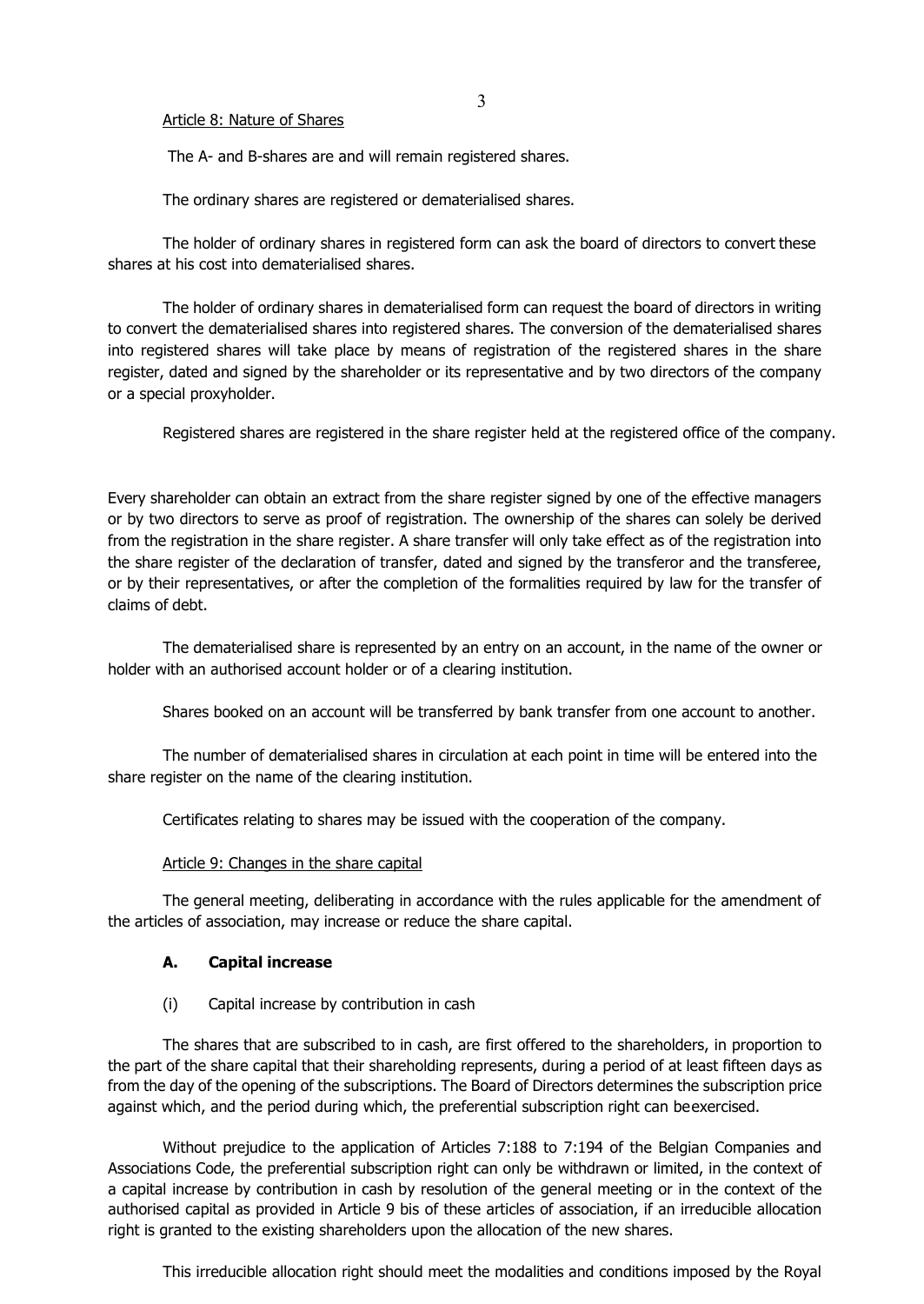Decree of 10 July 2016 on public privaks.

Without prejudice to the application of Articles 7:190 to 7:194 of the Belgian Companies and Associations Code, the irreducible allocation right should not be granted in the context of a contribution in cash with limitation or withdrawal of the preferential subscription right as a supplement to a contribution in kind in the context of the payment of an optional dividend, to the extent such dividend is made payable to all the shareholders.

(ii) Capital increase by contribution in kind

Capital increases by contribution in kind are subject to the rules set out in Articles 7:196 and 7:197 of the Belgian Companies and Associations Code. Moreover, according to the Royal Decree of 10 July 2016 on public privaks, the following conditions must be complied with in case of the issue of securities against contribution in kind:

1<sup>o</sup> the identity of the contributor must be mentioned in the special report of the board of directors and in the convening notice of the general meeting called for the purpose of the capitalincrease;

 $2^{\circ}$  the issue price may not be lower than the lowest value of (a) a net asset value which dates from maximum four months before the date of the contribution agreement or, at the option of the company, before the date of the notarial deed of the capital increase, and (b) the average closing price of the shares during a period of thirty calendar days prior to aforesaid date;

For the application of this point  $2^{\circ}$ , is it allowed to deduct from the amount in point (b), an amount that corresponds to the part of the undistributed gross dividend to which the new shares are possibly not entitled, to the extent that the board of directors explicitly motivates the deductible amount in its special report and explains the financial conditions of the transaction in its annual financial report;

3° except in case the issue price, as well as the modalities, are determined at the latest on the business day following the entering into the contribution agreement and disclosed to the public with an indication of the period of time within which the capital increase will effectively be performed, the notarial deed of the capital increase shall be executed within a maximum period of four months;and

4° the special report of the board of directors must clarify the impact of the proposed contribution on the situation of the existing shareholders, in particular with respect to their share in the profits, in the net asset value and in the capital as well as the impact on the voting rights.

The aforementioned conditions are likewise applicable to the mergers, demergers and equivalent transactions within the meaning of Articles 12:2 to 12:8, 12:12 to 12:91 and 12:106 of the Belgian Companies and Associations Code, it being understood that in such cases:

- the "issue price" mentioned under point 3° refers to "exchange ratio"; and

- the "date of the contribution agreement" refers to the date on which the merger or demerger proposal is filed.

The contributions in kind also include the contribution of the dividend claim in the context of a distribution of an optional dividend, with or without an additional capital increase by contribution in cash. The aforementioned conditions do however not apply to the contribution in kind in the context of the distribution of an optional dividend, to the extent that such dividend is made payable to all shareholders.

(iii) Common provisions

The board of directors determines the issue conditions of the new shares for each capital increase, except in case the general meeting would decide otherwise. Without prejudice to the applicable regulations and the other provisions of these articles of association, the general meeting and/or the board of directors can decide to determine the issue price of the new shares at an amount that is lower than the stock price of the shares on the date on which the issue price is determined.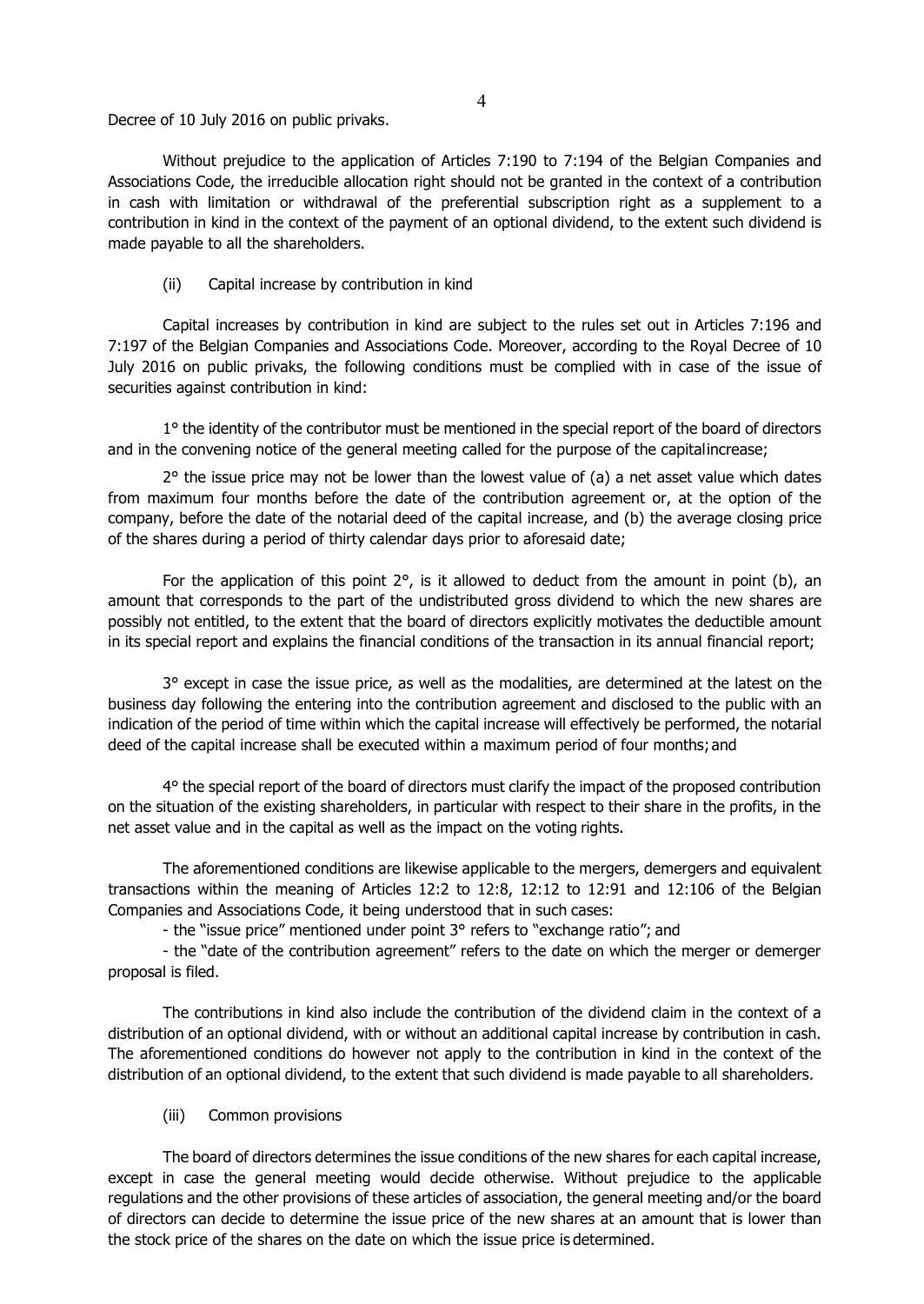5

The shares issued in the context of a capital shall always be ordinary shares.

Should the general meeting and/or the board of directors decide to require the payment of an issue premium in the context of a capital increase, such premium must be booked on a non-available account which may only be decreased or disposed of by a resolution of the general meeting in accordance with the attendance and majority requirements for an amendment of the articles ofassociation.

The issue premium shall serve as a guarantee to third parties to the same extent as the capital.

### B. Capital decrease

In the event of a reduction of the share capital, all shareholders who are in equal circumstances must be treated equally and the rules set out in Articles 7:208 to 7:210 of the Belgian Companies and Associations Code must be complied with.

### Article 9 bis: Authorised capital

The general shareholders' meeting authorises the board of directors to increase the capital, in one or more steps, during a period of five (5) years, from the date of the publication of the authorisation decision in the Annexes of the Belgian Official Gazette, up to an amount of EUR139,749,029.16.

The authorisation of the board of directors is renewable.

The board of directors can, within the limits of the decision of the extraordinary shareholders' meeting and in accordance with the mandatory law provisions of the Belgian Companies and Associations Code, the Royal Decree of 10 July 2016 on public privaks and/or any other applicable regulations and the articles of association of the Company, decide to increase the Company's share capital by contribution in cash, or contribution in kind (including but not restricted to optional dividends), or a combination of both, or by incorporation of reserves or issue premiums, with or without issuance of new shares. The board of directors can also decide to increase the share capital by issuance of convertible bonds or subscription rights in accordance with applicable regulations and the articles of association of the Company.

In the event of a capital increase, the board of directors may limit or withdraw the shareholders' preferential rights in accordance with the limitations set out in Article 9 of the articles of association. The board of directors is also allowed not to award an irreducible allocation right with respect to contribution in cash with restriction or cancellation of the pre-emptive right supplementary to a contribution in kind within the framework of an optional dividend, to the extent this has actually been made available for payment for all shareholders.

The board of directors is also authorised to carry out all transactions set forth in Article 7:200 of the Belgian Companies and Associations Code in accordance with the applicable regulations.

If the board of directors requests the payment of an issue premium in the context of a capital increase, such premium will be booked on a non-available account, called "issue premium", which will serve as a guarantee to third parties to the same extent as the capital and which, without prejudice to incorporation in the share capital, may only be decreased or disposed of by a resolution of a shareholders' meeting taken in accordance with Article 7:208 et seq. of the Belgian Companies and Associations Code.

If the board of directors requires the payment of an issue premium, only the amount of the actual capital increase will be deducted from the balance of the amount of the authorised capital.

The board of directors is also authorised to amend the company's articles of association in accordance with the capital increase that was decided on within the scope of the authorised capital.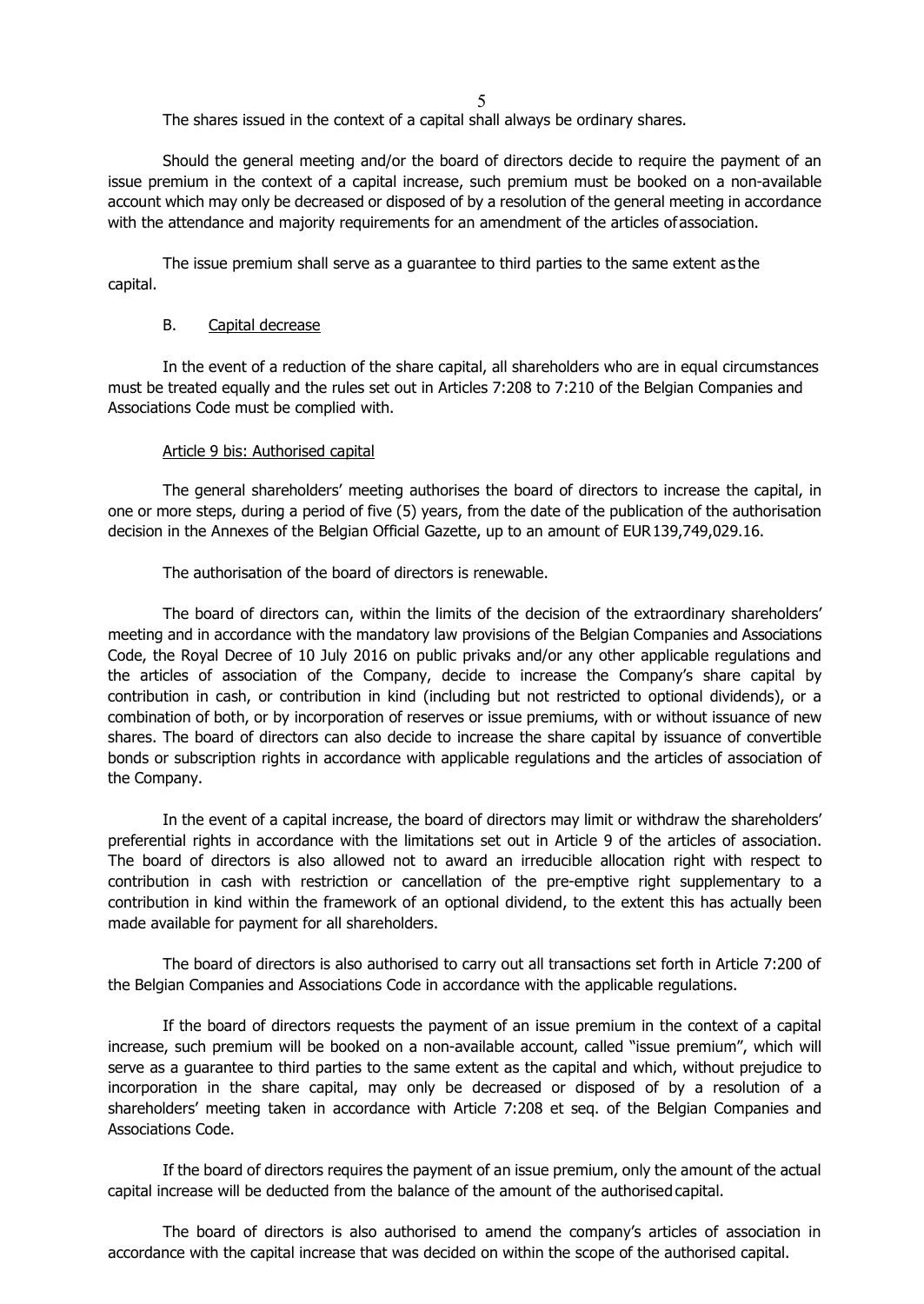Article 10: Exercise of rights pertaining to shares.

The shares are indivisible in respect of the company. The voting right attached to a share that is jointly owned may only be exercised by a single person designated by all the co-owners. Should a share belong to several persons or the rights attached to a share are distributed among several persons, the board of directors may suspend the rights attached to such share until one single person is designated as shareholder towards the company.

Where the persons concerned are unable to agree among themselves, the competent court may at the request of the instigating party, appoint a provisional trustee to exercise the rights in question in the interests of all the persons concerned.

Where the share belongs to legal owners and usufructuaries, all rights including the voting right, shall be exercised by the usufructuary (usfructuaries).

# The voting rights attached to pledged shares are exercised by the owner-pledger. Article 11: Assignment of rights

The rights and obligations remain attached to the share, whoever may hold it.

#### Article 12: Transfers of Class A and Class B shares

12.1. Transfer by or to Capricorn Partners NV. Free transfer. The transfer of shares by or to Capricorn Partners NV is not subject to any restrictions.

12.2. Transfer by a holder of Type A or Type B shares to a relative or to a person withwhom there exists an affiliation

1° ascendants, descendants or the spouse of the shareholder;

2° a company where there exists an affiliation between that company and that shareholder.

For the purposes of this article the word "affiliation" shall mean a relationship as described in Article 1:20 of the Belgian Company and Associations Code.

Where a company that has thus acquired the Class A or the Class B shares without restrictions no longer meets that definition, the pre-emption procedure described below shall be followed.

12.3. Other transfers of Type A and Type B shares: pre-emption right.

In all other cases whereby a shareholder wishes to transfer Type A or Type B shares, the other Type A and Type B shareholders enjoy a pre-emption right. First, the shares are offered for sale to Capricorn Partners NV and then, for the part in relation to which Capricorn Partners NV does not use the pre-emption right, to holders of Type A shares and finally, to the holders of Type B shares, in the latter two cases in proportion to the number of shares held by the shareholders in that particular type of shares. For these purposes, when attributing the number of shares per type, the shareholders' participation in the capital is taken into account, minus the capital represented by ordinary shares.

The procedure specified below shall be followed.

The shareholder-transferor successively informs (1) Capricorn Partners NV, (2) the Type A shareholders and (3) the Type B shareholders, of his intention to transfer, either by registered mail or by email with confirmation of receipt, addressed to the address mentioned behind the name of these shareholders in the share register. A copy of this letter is addressed to the board of directors of the company.

In the afore-mentioned registered letter or email shall be mentioned the name and address of the person to whom the would-be transferor wishes to transfer the shares or rights pertaining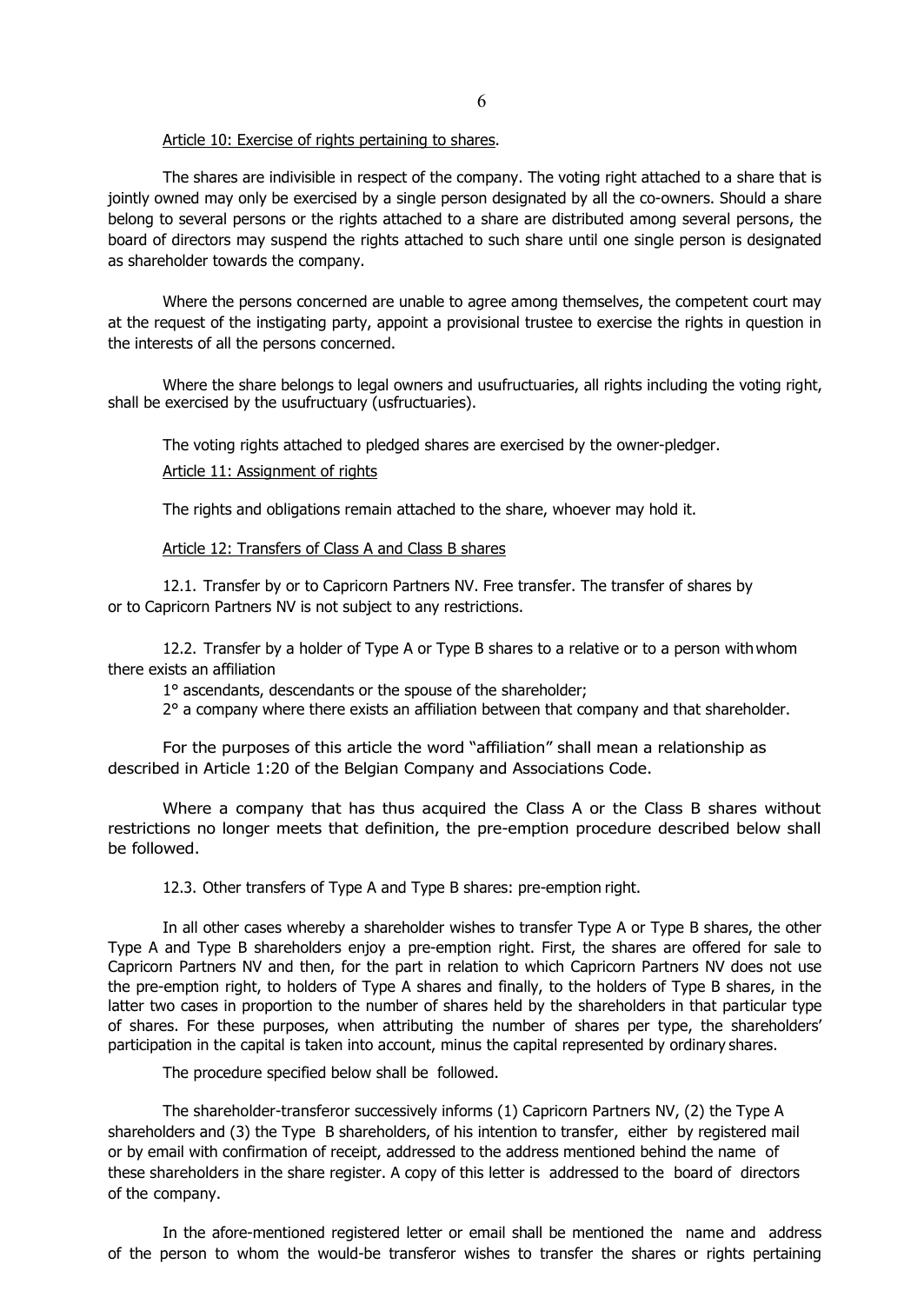thereto, as well as the number of shares or pertaining rights which he wishes to transfer, and the price at which he wishes to transfer them, together with the names of the other shareholders to whom that letter is being sent out.

To that letter or email shall be added a copy of the agreement with the prospective transferee or the declaration by the latter that he is willing to purchase the shares or the rights attaching thereto at the price proposed by the would-be transferor.

The price which the would-be transferor proposes to the pre-emption right holders may not differ from the price agreed with the prospective transferee.

The offer by the would-be transferor shall be valid and the pre-emption procedure able to go ahead only if, with the exception of the following provisions concerning the price, it meets the conditions of the previous two sub-paragraphs.

The registered letter or email with confirmation of receipt shall constitute an irrevocable invitation to the shareholders to whom it is addressed to exercise their rights of pre-emption in respect of a number of shares in accordance with the foregoing sub-paragraphs of this article.

Each such shareholder may validly transfer this right of pre-emption to an affiliated person or company under his control provided he informs the would-be transferor of this in writing.

The holder of the right of pre-emption must exercise it by informing the would-be transferor thereof by registered letter or email with confirmation of receipt at the latest within thirty days of the date of dispatch of the registered letter or email with confirmation of receipt by the would-be transferor to the shareholders in question.

If Capricorn Partners NV does not use its pre-emption right (or only partly), the intention of the transfer is addressed to the Type A shareholders. The procedure set out in the previous paragraphs of this article applies.

If the right of pre-emption is exercised by only some of the notified holders of Type A shares or by companies or persons controlled by them, the shares or the rights pertaining thereto in respect of which no right of pre-emption has been exercised shall be allocated to those shareholders in the same type (A) in proportion to the number of shares they hold as specified above.

If the holders of Type A shares fail to exercise their right of pre-emption or exercise them only in part, the would-be transferor must offer the shares or the rights pertaining thereto which he has offered for sale, to the holders of Type B shares. The procedure set out in the foregoing sub-paragraphs of this article shall apply.

If none or only a part of the rights of pre-emption are exercised, the would-be transferor may validly transfer the shares or the rights pertaining thereto which he has offered for sale, only to the prospective transferee mentioned in the registered letter or email with confirmation of receipt and at the price announced to the pre-emption right holders. He must do so within a period of fifteen days.

12.4 The term "transfer" of shares shall mean any form of transfer including gift, exchange or transfer as a result of a merger or demerger of a company. Also to be considered as a transfer shall be the pledging or the transfer of a majority of voting rights in the shareholder company to a company or person not controlled by the holder of those voting rights.

12.5. A transfer to a shareholder in violation of the provisions of this article is null and void. In case of a transfer to a third party in violation of these provisions, Capricorn Partners NV and the shareholders and the companies or persons they control and to whom the shareholder-transferor should have offered the shares or the rights attached thereto, have an option to acquire the shares for the price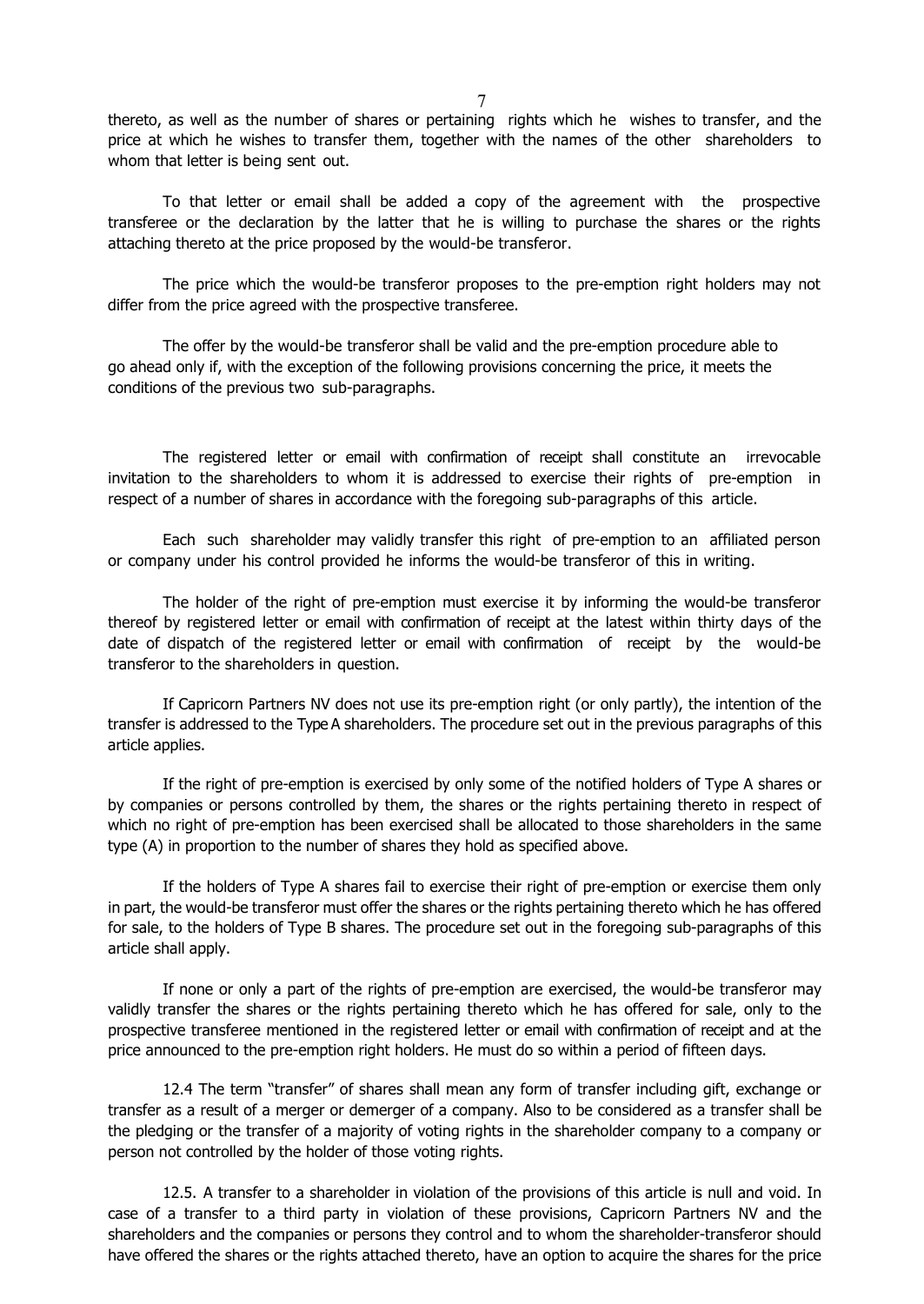paid by the third party, during a period of sixty days after the registration of the transfer in the share register.

That option shall be validly notified and the ownership of the shares in question or the rights pertaining thereto automatically assigned through the dispatch of a registered letter or email with confirmation of receipt sent to the address mentioned next to the name of the third party in the share register. In case of a free transfer, the price of the shares shall be determined on the basis of the last three sets of annual accounts taking into consideration as well any gains or losses that may not yet have found their way into the balance sheet, together with any changes in the company's assets since then.

12.6. Any third party who acquires shares or the rights pertaining thereto from a shareholder must inform the Board of Directors thereof and the price of the transfer.Article 13: Transfer of ordinary shares

There shall be no restrictions on the transfer of ordinary shares.

## Article 14 – Bonds and Subscription Rights – Debt Capital

The board of directors has the power to issue bonds, regardless of whether these bonds are secured by mortgage or otherwise.

The general meeting may resolve to issue bonds which are convertible into shares or subscription rights. Upon the issue of aforementioned securities, the provisions relating to the irreducible allocation right set out in Article 9 of these articles of association are applicable.

In accordance with Articles 27 to 30 of the Royal Decree of 10 July 2016 on public privaks:

- the debt ratio of the company may not exceed ten percent (10 %) of its assets, except as the result of a fluctuation in the real value of its assets and liabilities;

- the total amount of (a) the uncalled sums upon the acquisition of financial instruments not fully paid-up by the company and the unused sums of a credit facility or loan granted by the company, (b) the securities and guarantees provided by way of guarantee for the obligations of third parties, and (c) the debt position of the company, may not exceed thirty-five percent (35%) of the assets of the company, except as a result of a fluctuation in the real value of the assets andliabilities.

- the ratio between (a) the total indebtedness of the company and the entities controlled by the company and (b) the total assets of the company, may not exceed sixty-five percent (65%), except as a result of a fluctuation in the real value of the assets and liabilities.

Certificates relating to bonds, convertible bonds or subscription rights may be issued with the cooperation of the Company.

The issue of the securities set out in this article must take place in accordance with the Belgian Companies and Associations Code.

## **TITLE III: MANAGEMENT - REPRESENTATION**

### Article 15: Composition of the board of directors

The company is managed by a collegial management body, referred to as board of directors, which is composed of maximum ten (10) members, who may or may not be shareholders. The directors are appointed by the general meeting for a period of maximum four (4) years. Their term of office ends at the closing of the annual meeting. The directors may at all times be dismissed by the general meeting

Directors whose terms of office have expired may be re-appointed.The holders of Type A shares and Type B shares, per type, have a right to propose a list of candidate directors. The general meeting shall appoint at least two (2) directors per type of shares from the respective lists, hereinafter respectively referred to as A-directors and B-directors.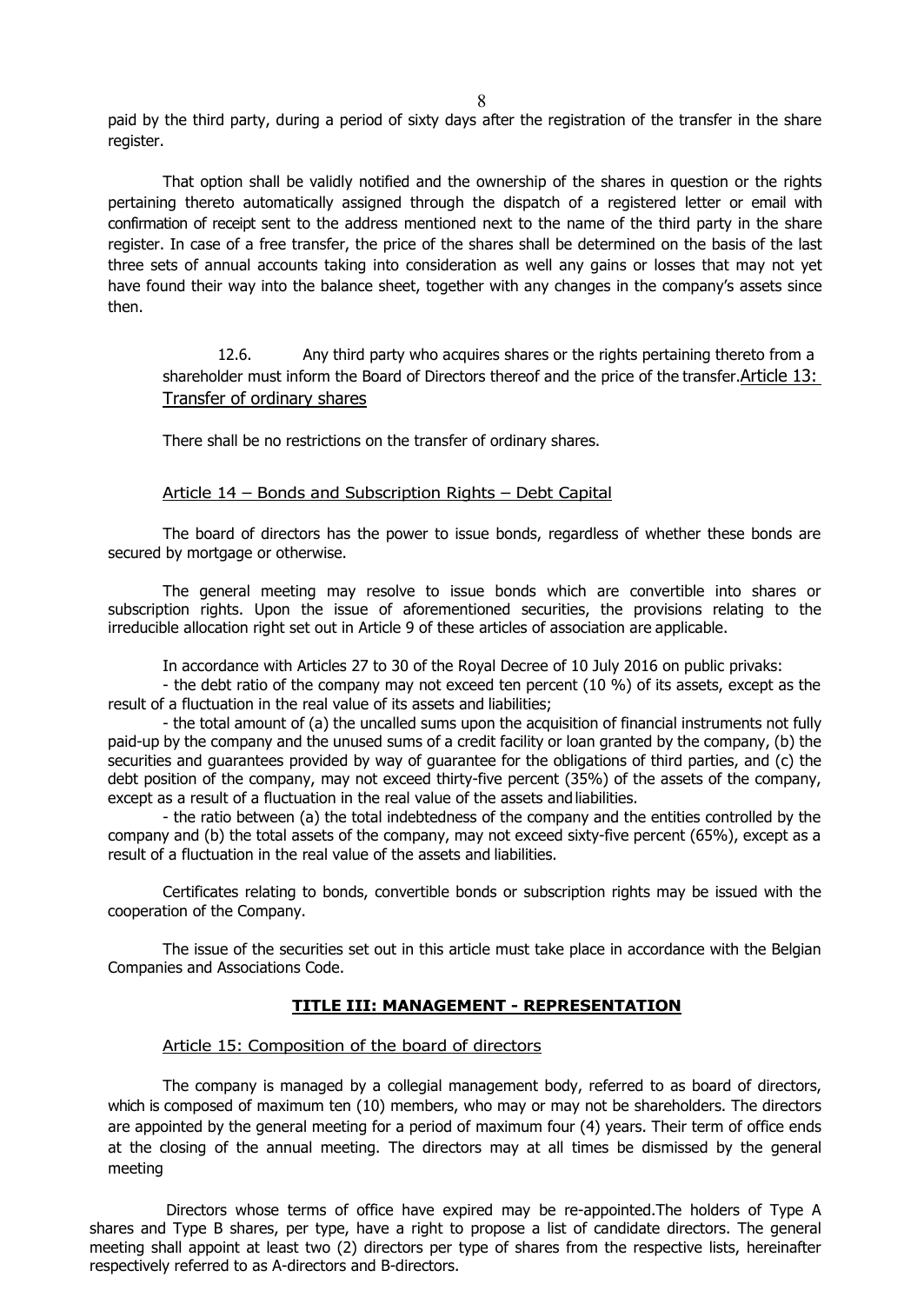Common shares are entitled to propose one or more potential directors. The shareholders' meeting elects maximum eight (8) directors amongst these proposed potential directors.

All nominations must be sent in writing to the company's registered office at least eight days before the General Meeting.

#### Article 16: Premature vacancy

Where a seat on the Board of Directors becomes prematurely vacant for whatever reason, the

Board of Directors shall have the right to fill the vacancy temporarily until the next General Meeting which shall make the definitive appointment.

If a seat on the board held by a director elected on a proposal from the holders of Type A or Type B shares falls vacant, the new director shall still be appointed on a proposal from the shareholders of the same class.

Each director appointed in such a manner by the board of directors terminates the mandate of the director whom he replaces.

#### Article 17: Chair

The board of directors appoints a chairman from among its members.

### Article 18: Meetings of the board of directors

The board of directors shall be convened by the chairman, one of the effective leaders or two directors where the interests of the company require.

The convening notice states the place, date, time and agenda of the meeting and will be sent at least two (2) full calendar days prior to the meeting by letter, email, or another written means of communication.

Whether the meeting has been convened in accordance with the correct procedure may not be disputed if all the directors are present or properly represented.

The meetings of the board of directors shall be held in Belgium or abroad at the venue indicated in the convocation.

#### Article 19: Deliberations – Decision-making

In the absence of the chairman the chair is taken by the oldest director present.

Every director may give a proxy to another member of the board, by letter, email print-out, or any another written form, to represent him at a certain meeting. A director may represent several of his fellow directors and may, apart from his own vote, cast as many votes as proxies he has received.

The board of directors can only validly deliberate and decide if at least half of its members are present or represented and at least half the directors proposed by the A-shareholders and at least half the directors proposed by the B-shareholders are present or represented. In the event this quorum is not reached, a new meeting may be convened with the same agenda which shall validly deliberate and decide if at least four (4) directors are present or validly represented. The board of directors is nevertheless validly composed and can validly deliberate and decide if the aforementioned quorum should not be reached because one or more directors who have a conflict of interest can, in accordance with article 7:96 of the Belgian Companies and Associations Code, not participate in the deliberation and voting on the transactions or decisions at hand.

The Management Company has the right to attend the board meetings without voting rights.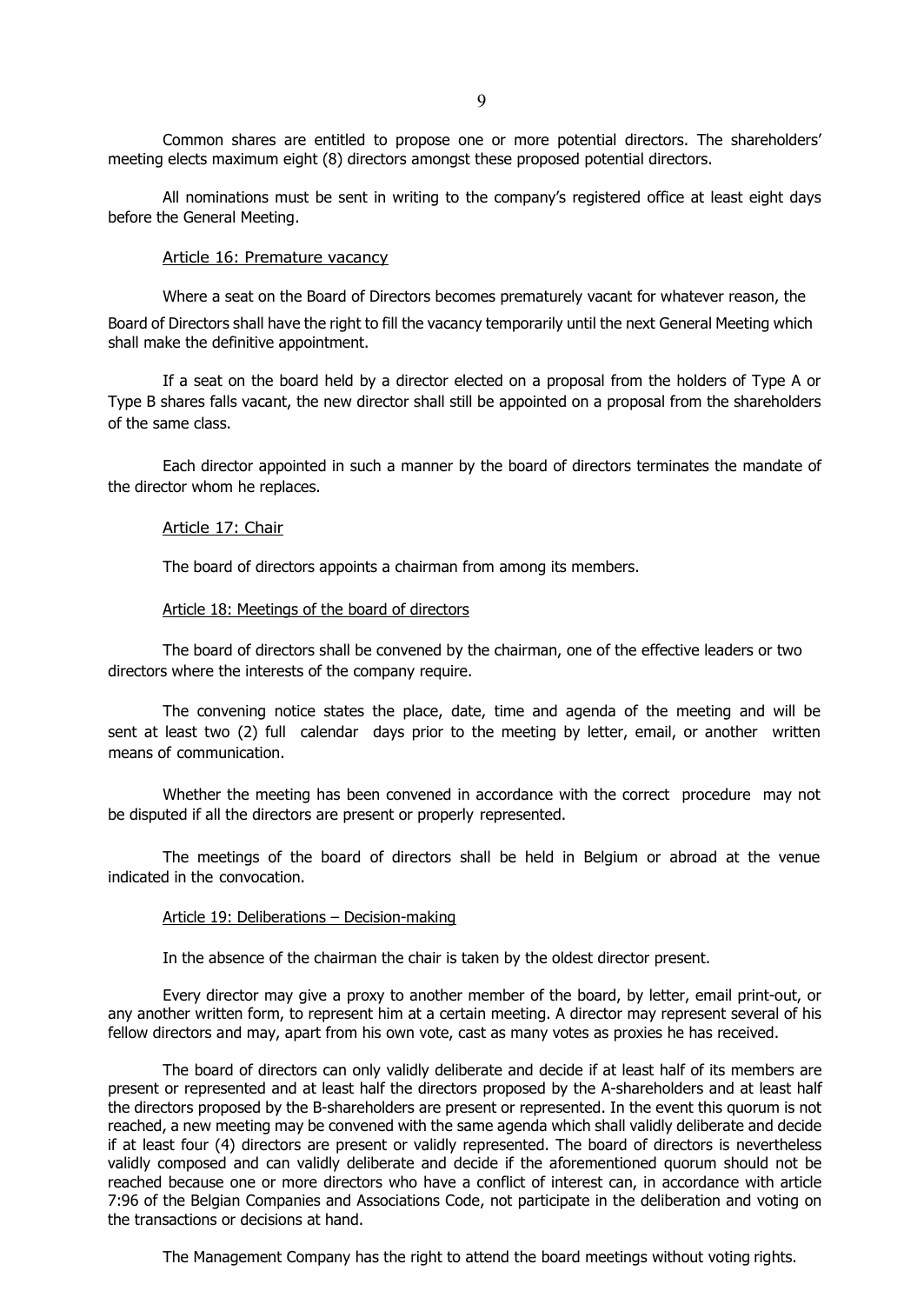Each director may, to the extent that at least half of the directors are present in person, communicate his advice and his decision by letter, email or in any other written form to the chairman.

Every member of the board of directors is allowed to participate in the deliberations of a board of directors and vote by any means of telecommunication or videography, so as to organise meetings between various participants who are at a geographical distance from each other, to enable them to communicate simultaneously.

The decisions of the board of directors may be taken by unanimous written resolutions of the directors.Except in those exceptional cases provided in the Belgian Companies and Associations Code, a director, who has a direct or indirect financial interest that conflicts with the interest of the company due to a decision or a transaction that falls within the competence of the board of directors, must disclose this to the other directors before the board of directors takes a decision. In such an event, the director and the board of directors must act in accordance with the provisions of Article 7:96 of the Belgian Companies and Associations Code and Article 11 of the Royal Decree of 10 July 2016 on public privaks.

Each decision of the board of directors is resolved upon with a simple majority of the votes cast. Blank or invalid votes are counted as uncast votes. In the event of a voting tie the vote of the chairman will prevail.

#### Article 20: Minutes

The deliberations and the resolutions of the board of directors are recorded in minutes. The minutes are inserted in a special register. The proxies are attached to the minutes of the meeting for which they were approved. The minutes are signed by the chairman and the directors who so require; the minutes can also be signed digitally or electronically (as set out in Book 8 of the Belgian Civil Code).

The copies or excerpts, to be submitted in court or otherwise, are duly signed (including the digital or electronic signature) by one of the effective leaders or by two directors. These powers may be delegated to an attorney-in-fact.

### Article 21: Powers of the board of directors

### (i) General

Save for the consequences of the appointment of the Management Company on the competences of the board of directors, the board of directors is vested with the most extensive powers to carry out all actions that are necessary or useful to achieve the corporate object. The Company is managed in the exclusive interest of the shareholders.

Without prejudice to the tasks being performed by the Management Company, the board of directors is authorised to perform all actions that are not expressly reserved to the general meeting by law or these articles of association.

The yearly and the half-yearly report as well as the inventory referred to in Articles 13 and 16 of the Royal Decree of 10 July 2016 on public privaks is prepared by the Management Company but is drawn up under the responsibility of the board of directors.

### (ii) Committees

The board of directors may establish one or more advisory committees and determine their composition and competence.

#### (iii) Audit Committee

An audit committee is selected within the board of directors, which is instructed with the tasks as described in Article 7:99, §4, of the Belgian Companies and Associations Code.

The audit committee is composed of maximum four (4) non-executive members of the board of directors and the majority should be independent directors.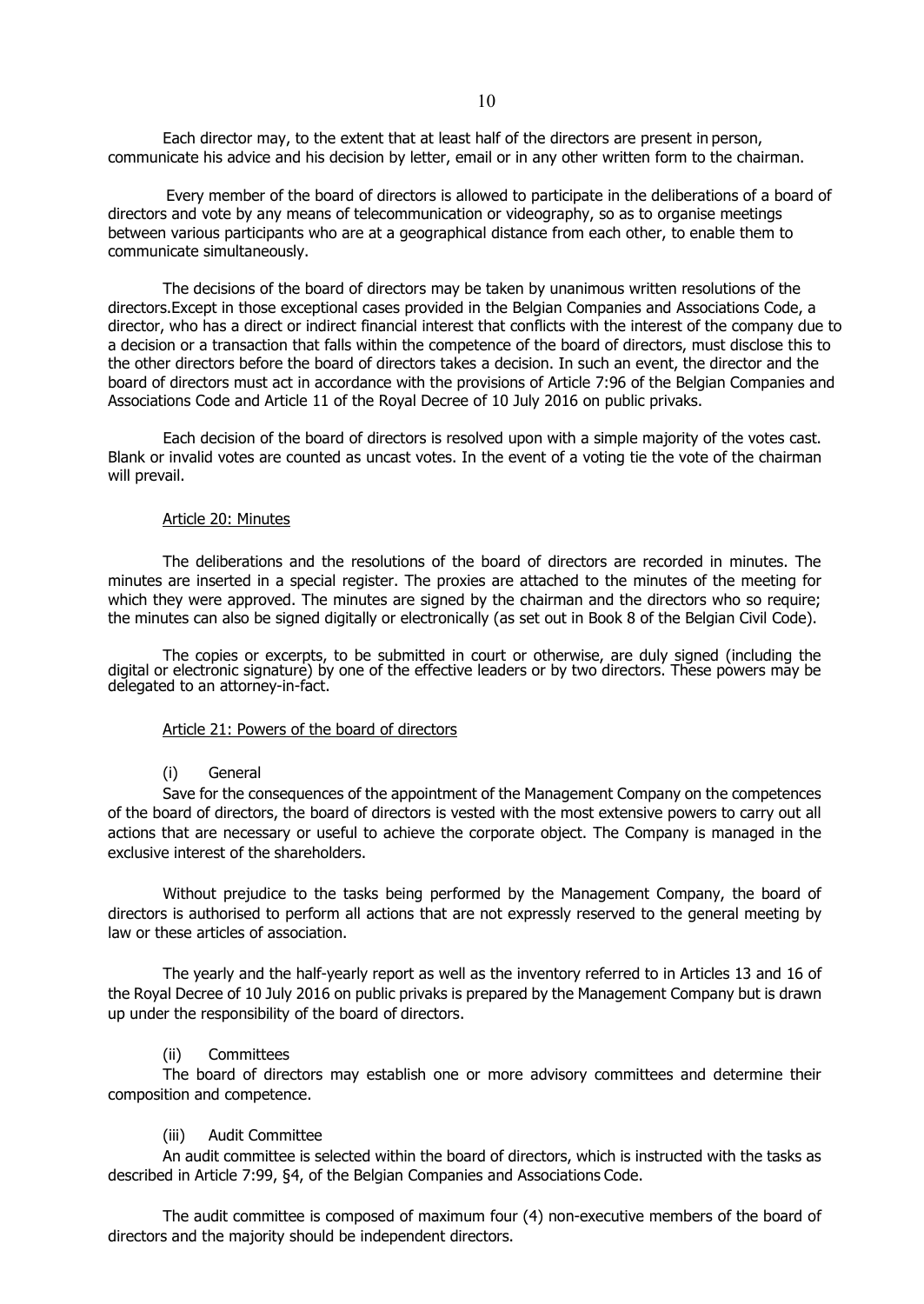The audit committee appoints a chairman among its members. The chairman must be an independent director.

The audit committee reports on a regular basis on its activities to the board of directors, and at least every time the board of directors draws up the annual accounts and, where applicable, condensed financial statements intended for publication.

#### (iv) Management Company

The board of directors appoints a management company, in accordance with Article 10 §2 AIFM-Law, to carry out all management functions set out in Article 3, 41° AIFM Law, including among others portfolio management, risk management, the administration and marketing of the units of the company.

The board of directors, which honours the principle of risk spreading, remains competent to determine the investment strategy and the asset allocation of the company, without prejudice to the limitations set out in the applicable legislations and regulations, the articles of association and the prospectus.

The board of directors may dismiss the Management Company of its assignment. In case of the Management Company is dismissed, the Management Company will continue to perform its function until the company has appointed a new Management Company.

If the board of directors decides to appoint or dismiss the management company, an extraordinary general meeting will be convened to amend Article 5 of these articles of association accordingly. The decision of the extraordinary general meeting will be published in the Annexes of the Belgian Official Gazette.

### Article 22: Reimbursements - Expenses incurred by Directors

The general meeting decides whether the mandate of a director will be remunerated. Every year, the board of directors proposes a budget for the remuneration of the remunerated directors to the general meeting. Save for the decisions regarding the remuneration of the directors that fall within the competence of the general meeting according to the Belgian Companies and Associations Code, the board of directors decides on the mutual distribution of the annual budget for the remuneration of the remunerated directors.

The normal and justified expenses and costs, in respect of which the directors can claim that these were incurred in the execution of their powers, shall be reimbursed and booked as general expenses.

### Article 23: Day-to-day management

The daily management of the company is entrusted to the effective leaders and to the Management Company to the extent that its tasks fall within the framework of the daily management of the company.

### Article 24: Representation

The company is validly represented in all its acts, including representation before the courts, by (i) the board of directors, (ii) the joint action of one of the effective leaders and a director, or (iii) three directors, acting jointly, of which at least two directors should be appointed on the proposition of the Aor B-shareholders

The company will moreover be validly represented by its special proxyholders, acting within the framework of their mandate.

The company is in respect of its daily management only validly represented by its effective leaders, acting jointly, and by the Management Company to the extent that its tasks fall within the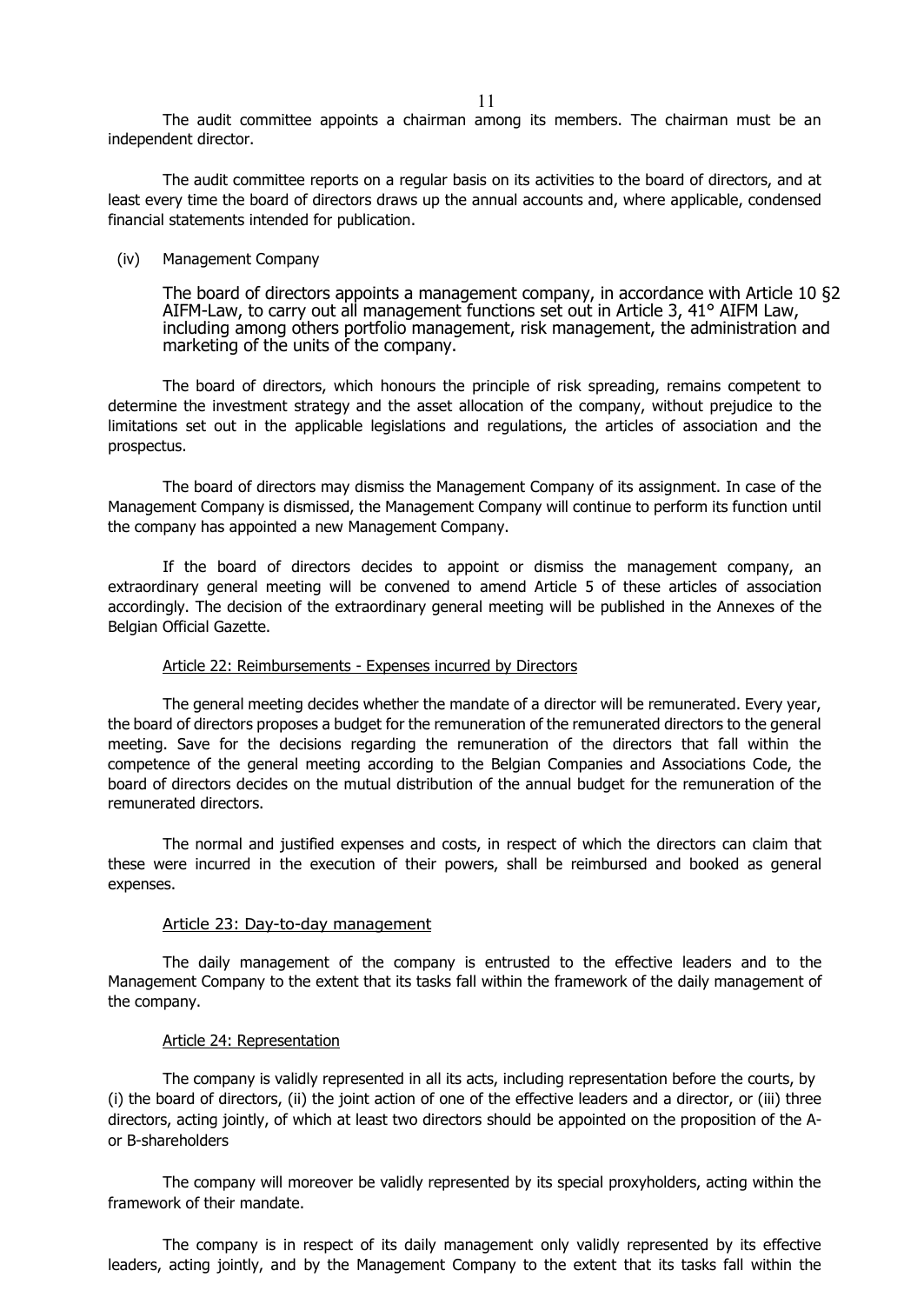framework of the daily management of the company.

### **TITLE IV: AUDIT**

#### Article 25: Audit of the company

The control of the financial situation, the financial statements and the validity of the transactions from the perspective of the Belgian Companies and Associations Code and the articles of association which must be reflected in the financial statements, is entrusted to one or more statutory auditors from the auditors registered in the public register of auditors or registered audit firms.

They are appointed by the general shareholders' meeting with a simple majority. The general meeting determines their number and fees.

The statutory auditor is appointed for a renewable term of three years. Subject to compensation, they may only be dismissed for lawful cause during their term of office by the general meeting, in accordance with the procedure described in Article 3:67 of the Belgian Companies and Associations Code.

#### Article 26: Tasks of the Auditors

The auditors shall, jointly or severally, have an unrestricted right of inspection over all transactions by the company. They may inspect in situ the company's books, correspondence, Minutes and all its written material in general.

Every six months the Board of Directors shall draw up for them a statement of the company's assets and liabilities.

In the execution of their tasks the auditors may at their own expense, be assisted by their employees or other persons for whom they shall be liable.

### **TITLE V: THE GENERAL MEETING**

#### Article 27: Date

The ordinary general meeting shall be held every last Thursday of the month March, at 11 AM. Where that date falls on a public holiday, the meeting shall take place the next working day.

#### Article 28: Convening notice

The convening notices for a shareholders' meeting shall contain the legal information set out in Article 7:129 of the Belgian Companies and Associations Code and are published (i) in the Belgian State Gazette, (ii) in at least one national newspaper, on paper or electronic, with due observance of the exception set out in Article 7:128, paragraph 1, under 2, of the Belgian Companies and Associations Code, (iii) in media as may be reasonably relied upon to ensure the efficient spread of the information among the public within the European Economic Area in a speedy and non-discriminating manner, and (iv) on the company website, at least thirty days prior to the meeting.

The convening notices are notified to the holders of registered shares, of registered convertible bonds or registered subscription rights, to the holders of registered certificates that have been issued with the cooperation of the company, of registered shares without voting right and of registered profit-sharing certificates without voting right, to the directors and the auditors, thirty days prior to the meeting, as set out in Article 2:32 of the Belgian Companies and Associations Code.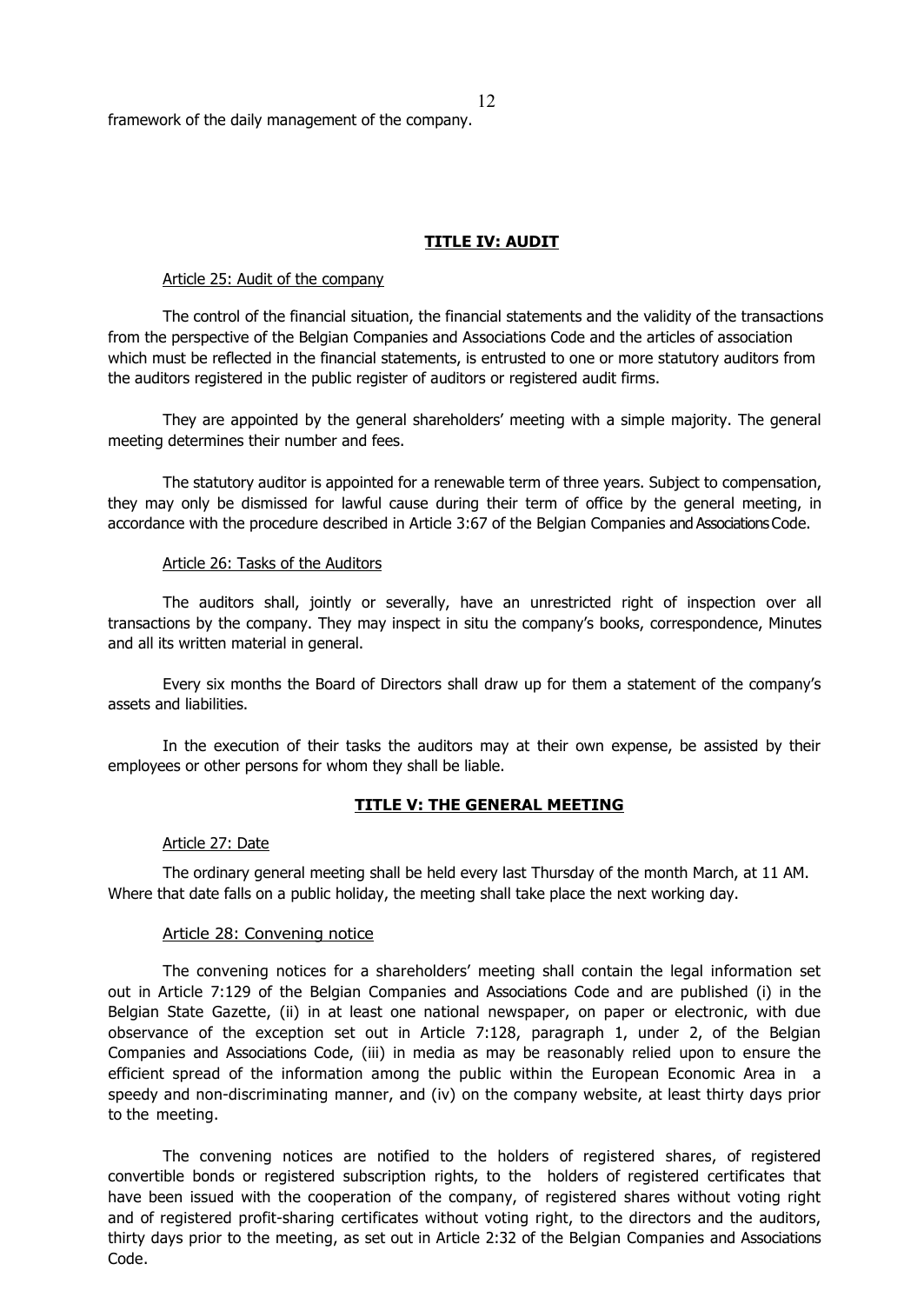The agenda must contain the items to be addressed and the decision proposals.

One or more shareholders owning together at least 3% of the capital of the company may put items to be addressed on the agenda of the shareholders' meeting and may file resolution proposals concerning items on the agenda or concerning items that are to be included therein. The requests must comply with the requirements of Article 7:130 of the Belgian Companies and Associations Code. The items to be addressed and the resolution proposals added to the agenda in accordance with this provision are only discussed if the relevant percentage of the capital is registered in accordance with Article 31 of these articles of association.

Persons who attend or are represented at a shareholders' meeting are deemed to have been properly notified of such meeting.

Any person who is unable to attend the shareholders' meeting may, before or after this meeting, waive rights which may result from the fact that the convening notice is lacking orirregular.

### Article 29: Special or extraordinary general meeting

A special or extraordinary general meeting may be convened when the interests of the company so require. It must be convened in the following circumstances, with at least the points on the agenda proposed by the respective shareholders:

whenever the shareholders representing one tenth of the capital so request;

whenever the holders of Type A and B shares who between them represent one tenth of the capital represented by all the Type A and B shares so request

### Article 30: Venue

Unless stated otherwise in the convocation to the meeting, the General Meeting shall be held at the company's registered office.

### Article 31: Deposit of shares

The right to attend and vote on the general meeting of the company is only granted on the basis of the accounting record of the registered shares in the name of the shareholder, on the fourteenth day before the general meeting, at twelve midnight (Belgian time), either by their registration in the share register of the company, or by their registration in the accounts of an authorised account holder or of a clearing institution, regardless of the number of shares that the shareholder possesses on the day of the general meeting.

The day and the time set out in the previous paragraph constitute the registration date.

At the very latest on the sixth day prior to the date of the meeting, the shareholder notifies the company or the company's representative that he wishes to attend the shareholders' meeting, in accordance with the formalities set out in the convening notice and submitting the proof of registration delivered to him/her/it by the financial broker, the accredited account holder or the settlement institution.

With respect to each shareholder who expressed the intention to attend the shareholders' meeting, name and address or registered office, the number of shares held as at registration date and the number of shares on the basis of which he wishes to participate in the shareholders' meeting, and the description of the exhibits evidencing his/her/its ownership as at registration date will be recorded in the register designated by the board of directors for these purposes.

## Article 32: Representation

Any shareholder may grant a proxy, either in writing or by means of an electronic form, to another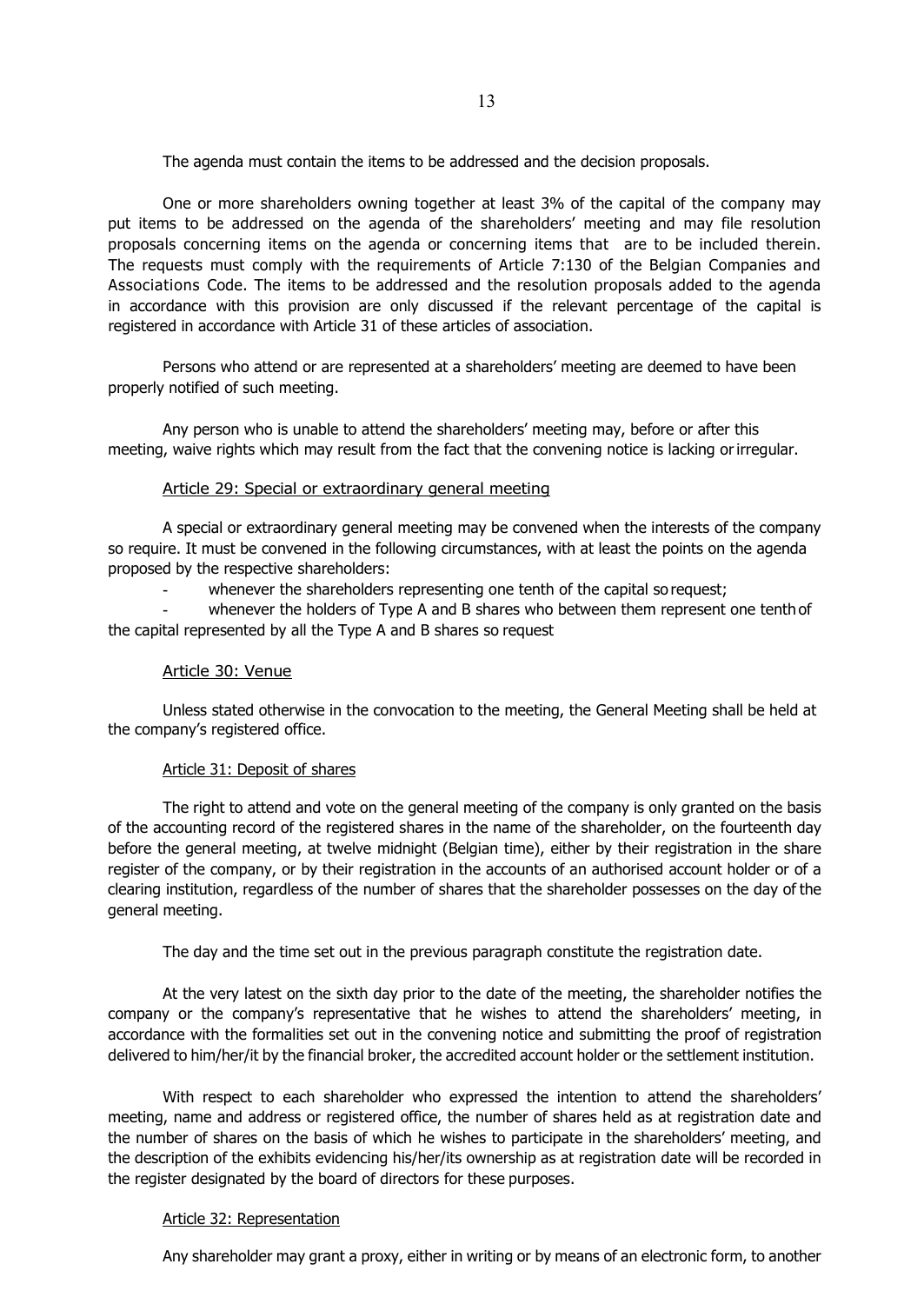person, who need not be a shareholder, in order to be represented at the shareholders' meeting. The proxy must be signed by the shareholder. These proxies must be submitted at the latest on the sixth day prior to the meeting.

The board of directors may determine the form of such proxies.

#### Article 33: Attendance list

Before taking part in the meeting shareholders or their proxies shall be required to sign the attendance list stating the name, forename(s) and domicile or the company name and registered office of the shareholder and the number of shares each represents.

### Article 34: Bureau

The shareholders' meetings are chaired by the chairman of the board of directors or, in his/her absence, the oldest effective leader present. In the absence of effective leaders, the oldest director present shall chair the meeting. The chairman of the meeting shall appoint a secretary and two or more tellers, who do not have to be shareholders.

#### Article 35: Adjournment

The board of directors may, in accordance with Article 7:131 of the Belgian Companies and Associations Code, postpone the general meeting for up to five weeks when within a period of twenty days prior to the date on which the general meeting has been convened the company has received a notification, or knows that a notification should have been made or shall be made on the basis of the applicable regulations concerning publication of important participations. The next general meeting is convened in the usual way. Its agenda may be supplemented or amended.

The board of directors has the right to decide during a meeting to postpone the decision on the approval of the annual accounts for a period of five weeks. This postponement does not harm the other adopted decisions, unless the general meeting would decide otherwise. The next meeting has the right to definitively determine the annual accounts.

### Article 36: Shareholders' Right to ask Questions

As soon as the convening notice is published, the shareholders complying with the formalities set out in Article 31 of these articles of association may ask questions in writing to the directors with respect to their report or the items on the agenda and to the auditors with respect to their report. These questions must be received by the company at the very latest on the sixth day before the meeting in the way indicated in the convening notice.

The shareholders may also ask questions orally in relation to the same matters during the meeting.

#### Article 37: Deliberation – quorum - vote

The General Meeting shall deliberate and take decisions validly regardless of the proportion of capital of the company that is present or represented at the meeting, save in those instances for which the law requires a quorum.

Resolutions are taken by a majority of the votes cast, unless the law provides for a special majority. Abstentions and blank votes are not taken into account for calculating the majority in the shareholders' meeting. In the case of a tie, the proposal is rejected.

Unless otherwise provided for in the articles of association, the general meeting deliberates and resolves on amendments to the articles of associations in accordance with the attendance and majority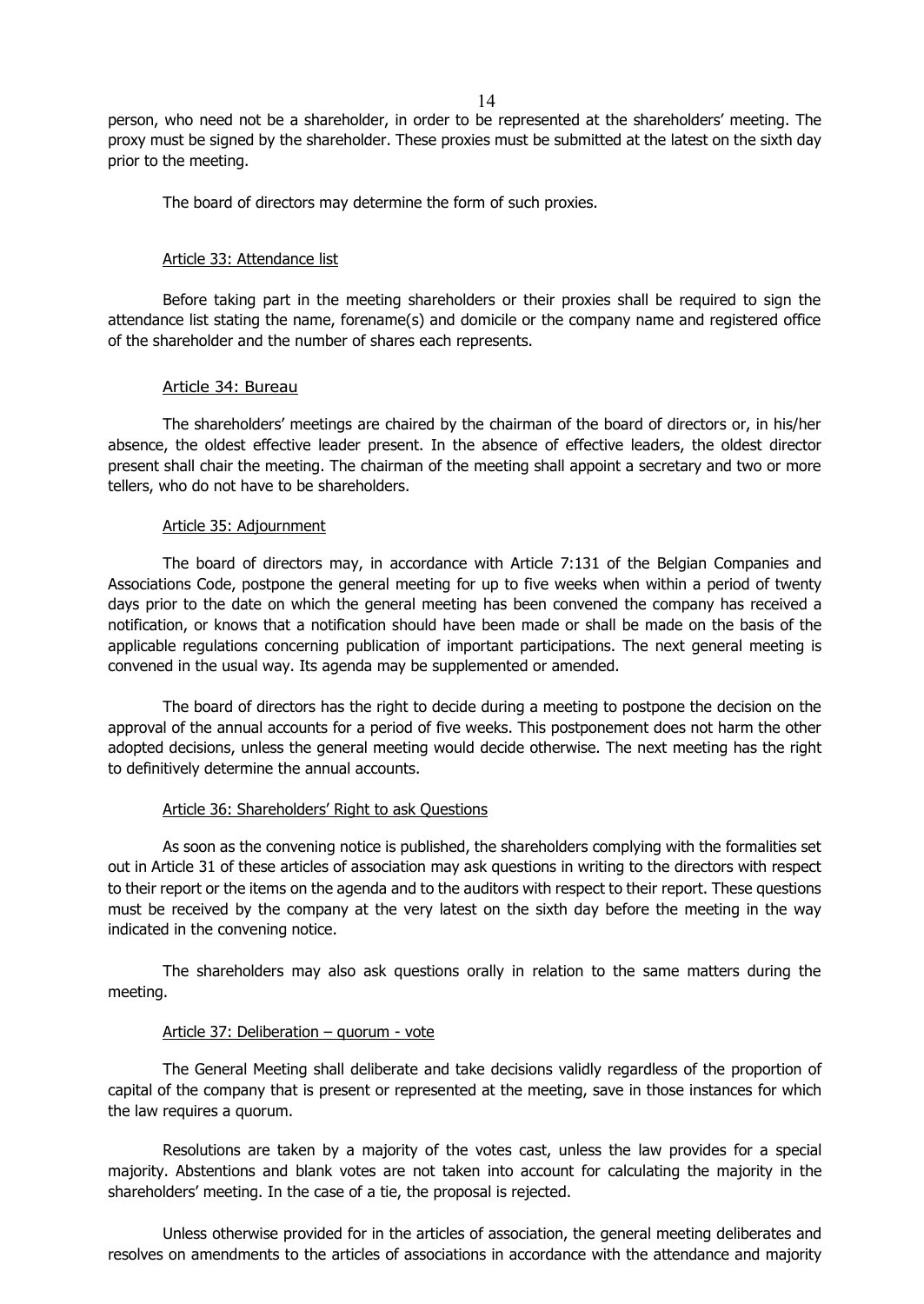requirements as provided for in the Articles 7:153 and 7:154 of the Belgian Companies and Associations Code.

Voting shall be by show of hands or by a name call unless the General Meeting decides otherwise by a simple majority of the votes cast. In the event of an amendment of the articles of association, or a decision for which the law requires at least the same special majority, the majority requirements provided by law should be complied with for every type of shareholders separately. By derogation of the foregoing, the decision to amend Article 5 of the articles of association to implement the decision of the board of directors to dismiss the Management Company because of (i) fraud, (ii) actions prohibited by criminal laws, (iii) change of control over the Management Company within the meaning of the Belgian Companies and Associations Code or

(iv) serious breaches or violations of any of the Management Company's duties or obligations under the management agreement, should be resolved upon with a majority of three quarters of the total number of votes present or represented at the shareholders' meeting.

The decisions of the General Meeting properly constituted shall be binding on all shareholders, even on those who were absent or who voted against.

### Article 38: Voting rights

Each share shall give the right to one vote.

In conformity with the legal provisions, the board of directors may decide that the general meeting be held electronically, with every shareholder being entitled to cast his vote directly and electronically.

Without prejudice to the foregoing, every shareholder is also entitled to vote prior to a general meeting by letter or, to the extent that the board of directors has decided that the general meeting be held electronically, by electronic means, using a form drawn up by the board of directors, in which the following is stated: (i) the shareholder's identification, (ii) the number of votes he is entitled to, and (iii) for every decision which is to be made by the general meeting in conformity with the general meeting the statement "yes", "no" or "abstention"; the form is sent to the company and has to be received by the registered office one working day before the meeting at the latest.

Holders of bonds may attend the General Meeting. They may speak but not vote.

### Article 39: Decisions not on the agenda

Items not mentioned in the agenda, to which no special reporting obligations apply and save for stricter majority requirements provided for in the Belgian Companies and Associations Code or in these articles of association, may only be deliberated upon if all shareholders are present at the meeting and that the shareholders resolve with a two thirds majority in each type of shares to extend the agenda.

The required approval shall be deemed to have been obtained if no opposition is recorded in the Minutes of the meeting.

### Article 40: Minutes

Minutes shall be taken at each meeting.

The Minutes shall be signed by the members of the Executive Committee and by those shareholders who wish to sign them.

The Minutes shall be recorded in a register kept at the company's registered office.

Copies and extracts of the Minutes intended for third parties shall be signed by the majority of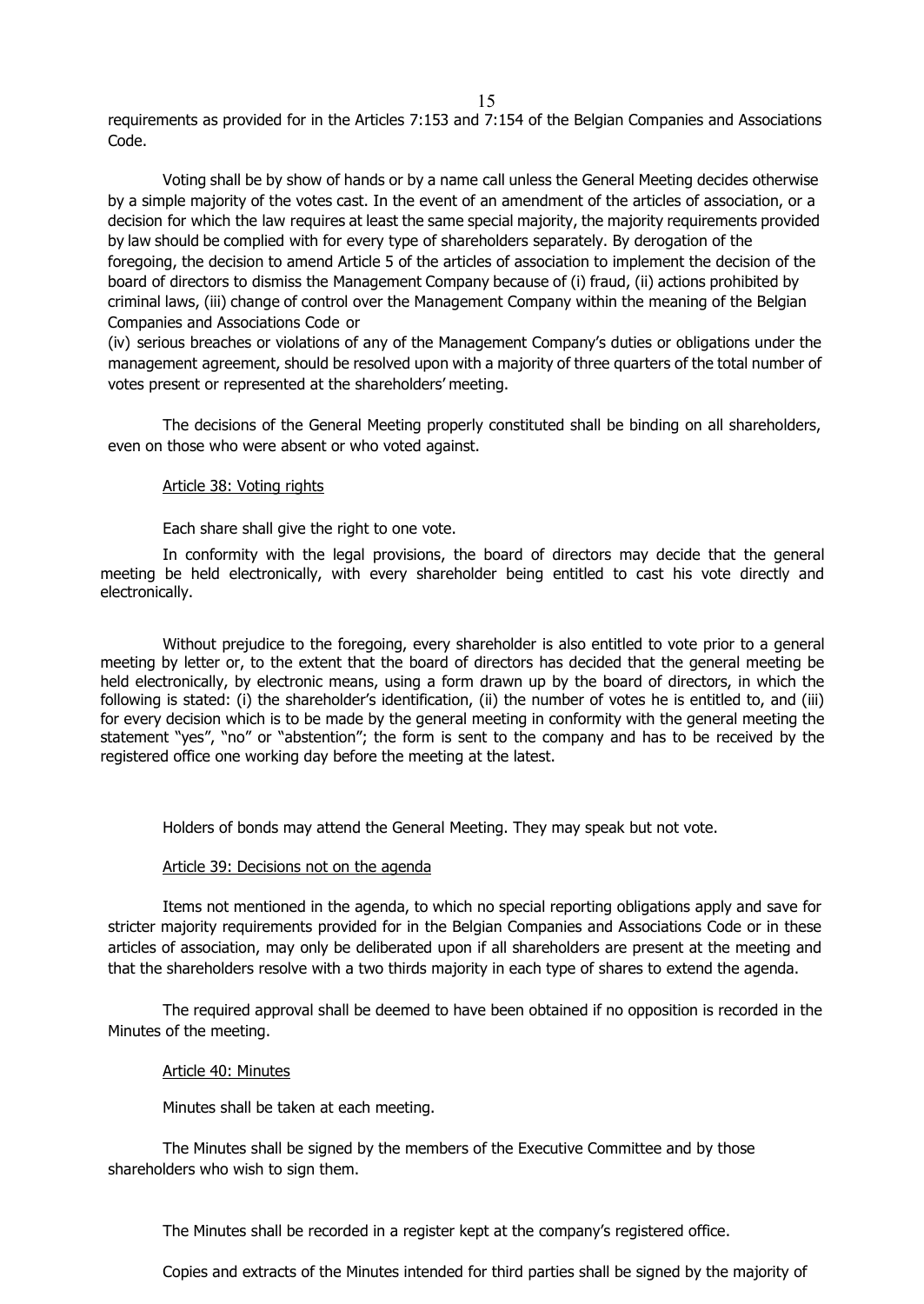the directors and by the auditors, insofar as that is required by law.

### **TITLE VI: ANNUAL ACCOUNTS – ANNUAL REPORT – AUDITOR'S REPORT**

#### Article 41: Financial year – Annual accounts

The financial year of the company starts on the first of January and terminates on the thirtyfirst of December.

At the end of each financial year, the board of directors draws up an inventory, as well as the annual accounts in accordance with the provisions of the Belgian Companies and Associations Code.

The board of directors also draws up an annual report, in which the board accounts for its management policy, insofar this report is required by the Belgian Companies and Associations Code. The report consists of comments on the annual accounts whereby an accurate overview of the state of affairs and the position of the company is given, as well as the information prescribed by the Belgian Companies and Associations Code and the regulations applicable to the company.

At least 45 days prior to the annual general meeting, the board of directors provides the statutory auditor(s) with the documents necessary for the drawing up of the detailed written report in relation to the annual accounts, or the board delivers them immediately to the shareholders in case the company has not appointed a statutory auditor. The statutory auditor(s) draw up the detailed written report with a view to the annual general meeting in accordance with the Articles 3:74 and 3:75 of the Belgian Companies and Associations Code.

The company publishes its annual report, which contains the annual accounts and the report of the statutory auditor(s), at least 30 days prior to the annual general meeting by means of a press release. The annual report shall be made available on the website of the company and is available for inspection at the registered office of the company where anyone can obtain a full copy of the report free of charge. A copy of the annual report will be added to the convening notice to the annual general meeting for the holders of registered shares.

The holders of shares, convertible bonds, subscription rights and certificates that have been issued with the cooperation of the company can consult the documents listed in Article 7:148 of the Belgian Companies and Associations Code at least 30 days prior the annual general meeting at the registered office of the company.

#### Article 42 : Adoption of the Annual Accounts - Discharge

The General Meeting shall receive the annual report and the report by the auditor(s) and shall decide by majority vote whether to adopt them.

After adopting the annual accounts, the General Meeting shall express itself by a simple majority in separate votes on the discharge to be given to the directors and the auditor(s). Such discharge shall be valid only if the annual accounts do not contain any omissions or incorrect statements that conceal the true situation of the company and, as regards violations of the Articles of Association or the Belgian Companies and Associations Code, only if special attention has been drawn to these in the convocations.

### **TITLE VII: APPROPRIATION OF PROFIT**

#### Article 43: Profit - Distribution

The general meeting decides with a simple majority, upon proposal of the board of directors, on the allocation of the profits, in accordance with Article 35 Royal Decree of 10 July 2016 on the public privaks. The Company undertakes to distribute at least ninety percent (90%) of its revenues, after deduction of the remunerations, fees and costs.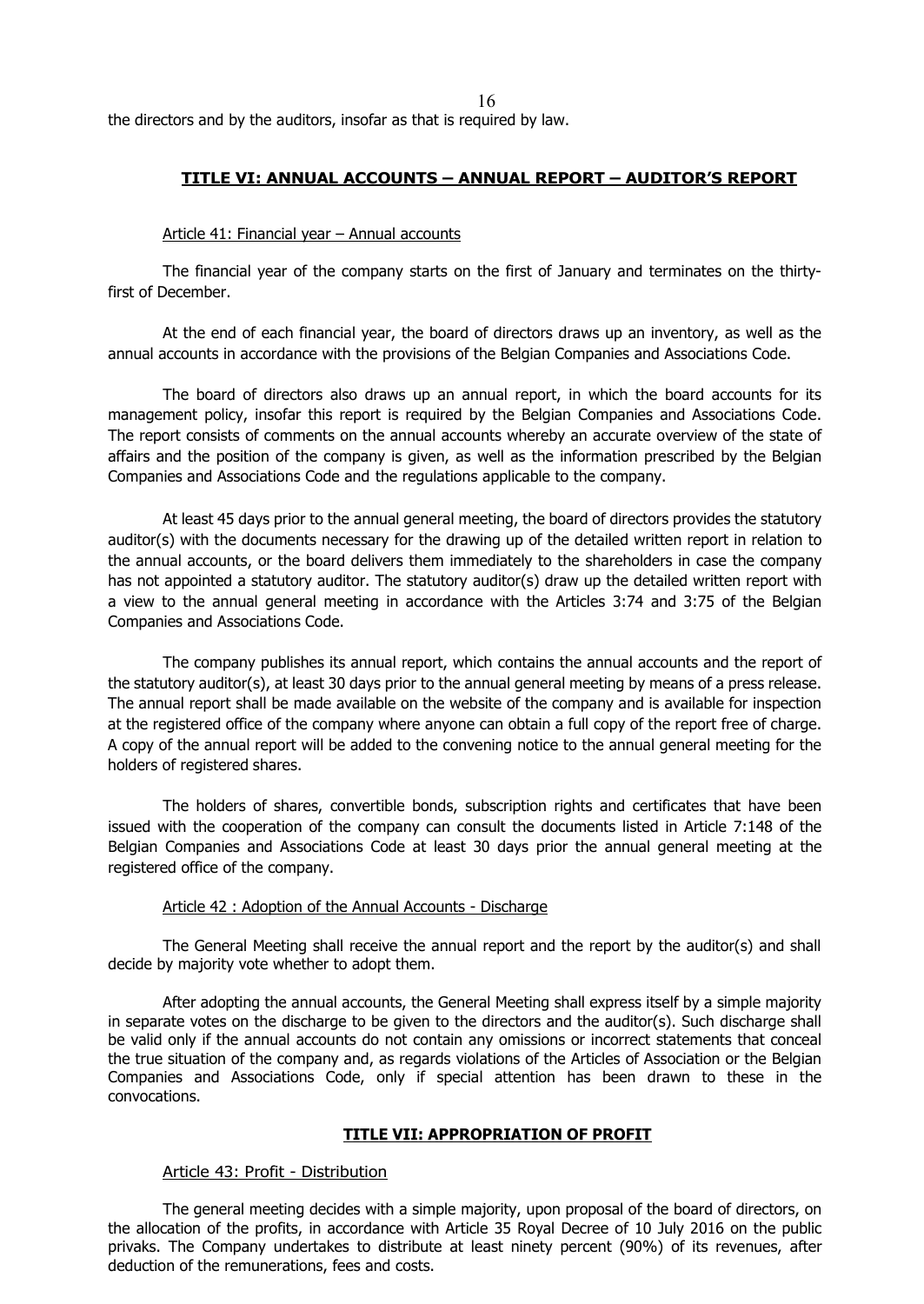Holders of A and B shares enjoy a preferential dividend. This preferential dividend is paid on the part of the net profit exceeding the amount required to distribute a global allowance to the shareholders equalling a nominal amount of 6% per annum, calculated on the equity as expressed in the balance sheet after deduction of the dividend distributed in the course of the financial year, and to be increased, as the case may be, by an amount equalling the amount that the company would miss out on by deductions for profit participations paid in the same year by funds managed by Capricorn Partners NV, of which it is a shareholder.

From the surplus amount, twenty per cent (20%) are distributed to the holders of A and B shares, as a preferential dividend. The remaining eighty per cent (80%) are equally divided amongst all shareholders. In case of a capital increase in the course of the year, the newly contributed capital is taken into account on a *pro rata temporis* basis for calculation purposes.

### Article 44: Payment of dividends

The dividends shall be paid at the time and place determined by the board of directors.

The board of directors shall have the power to pay out an interim dividend on the profit of the financial year subject to the provisions of Article 7:213 of the Belgian Companies and Associations Code.

# **TITLE VIII: DISSOLUTION – LIQUIDATION**

### Article 45: Appointment of a receiver (or receivers)

In case of dissolution of the company, for any reason and at any time, and except in the event of immediate closure of the liquidation in conformity with Article 2:80 of the Belgian Companies and Associations Code, the liquidation takes place by liquidators, as the case may be, subject to the required approval of the court, appointed by the general meeting from two lists respectively proposed by the holders of Type A and Type B shares. An equal number of liquidators will be appointed from each list. In case no liquidators have been appointed, the members of the board of directors, appointed from the lists proposed by the holders of Type A and Type B shares, who are in office at the moment of dissolution, will be considered the liquidators by operation of law with respect to third parties, but without the powers conferred by law and the articles of association on the liquidator(s) concerning the acts of the liquidation. The liquidators act jointly, unless decided otherwise. The liquidators are in this respect entrusted with the most extensive powers in accordance with Article 2:87 of the Belgian Companies and Associations Code. The general meeting may however at all times limit these powers with a simple majority.

All the assets of the company shall be sold off unless the General Meeting decides otherwise.

The General Meeting shall determine the remuneration of the receivers.

### Article 46: Dissolution – continued existence – closure

Once the company has been dissolved for whatever reason, it shall automatically continue to exist as a legal person for the purposes of its liquidation until its closure.

### Article 47: Distribution

After settlement of all debts, charges and costs of the liquidation, the net-assets will be used to repay, in cash or in kind, the paid-up amount of the capital.

Any surplus will be distributed in conformity with the appropriation laid down in Article 43, paragraphs 3 and 4, of these articles of association.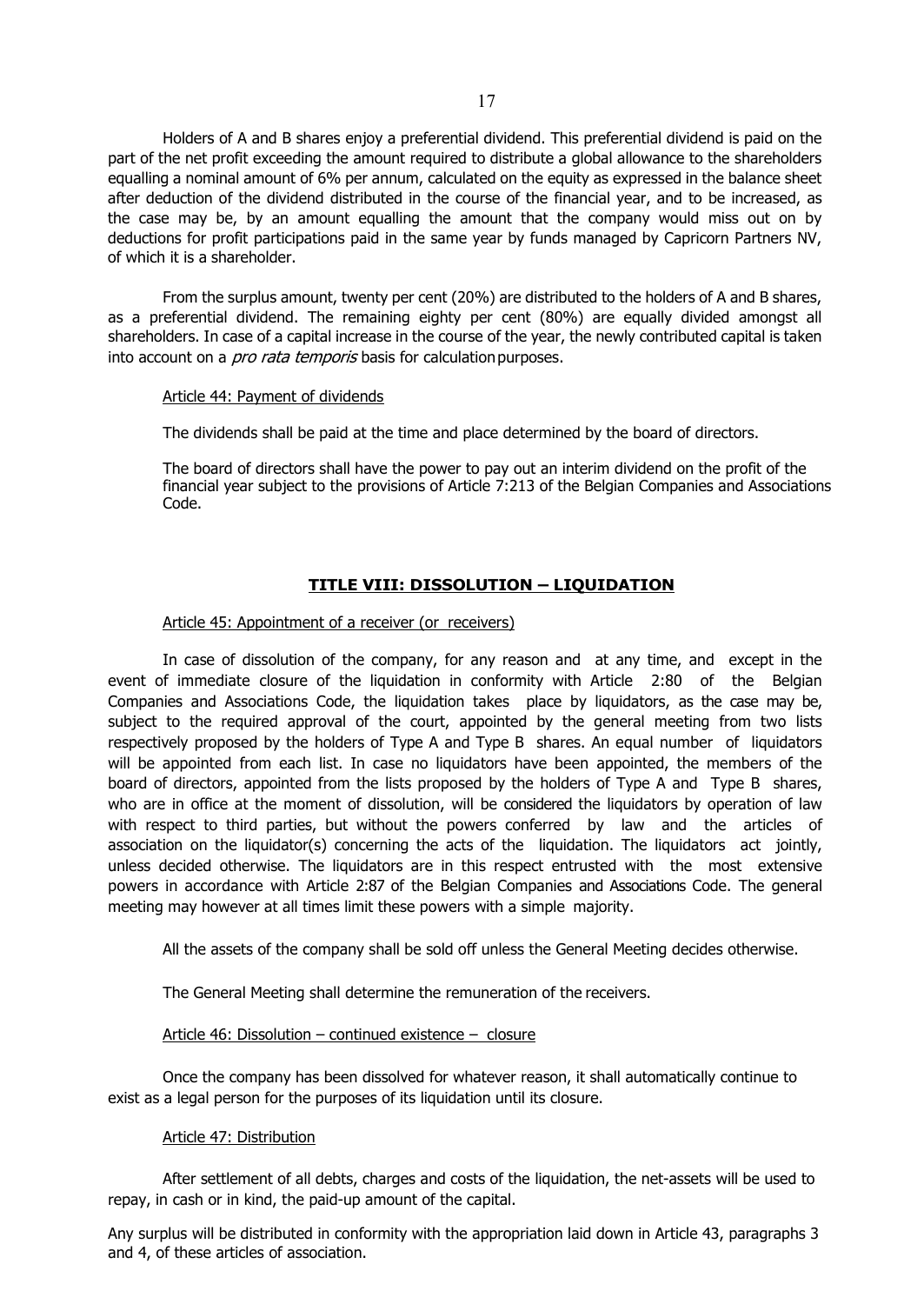## **TITLE IX: INVESTMENT POLICY – DIVERSIFICATION OF ASSETS – NET ASSET VALUE CUSTODIAN – COSTS**

## Article 48: Investment policy

The diversified portfolio of the company consists of investments in growth companies listed on stock exchanges, in non-listed companies and in venture capital funds. The Company concentrates on innovative companies in sectors such as information and communication technology (ICT), technology for the health sector (Health-tech) and clean technology (Cleantech). The company may in addition also hold temporary liquid assets in the form of deposits, time deposits or commercial paper.

## Article 49 : Diversification of assets

The company diversifies its investments in such way that the investment risks are spread in an appropriate way.

The spreading of the risks takes place in accordance with the provisions of the Royal Decree of 10 July 2016 on public privaks. The company moreover abides the following criteria:

## (i) Non-quoted portfolio

In accordance with the legal requirements, the company invests at least twenty five percent (25%) of its net-assets in non-listed companies. The company strives to invest between forty-five percent (45%) and fifty-five percent (55%) of its assets in non-listed companies.

## (ii) Venture capital funds

In accordance with the legal requirements, the company can invest maximum 35% of its assets in venture capital funds in the form of alternative investment funds. The company only invests in alternative investment funds to the extent that these funds implement an investment policy which is closely linked to the investment policy of the company and which appointed a custodian.

## (iii) Quoted portfolio

Assets that are not invested in non-listed companies or venture capital funds according to the foregoing provisions, may be invested by the company in listed companies.

## (iv) Share derivatives

Share derivatives such as convertible bonds, subscription rights, options, futures, etc. may be used as an alternative or as a hedging instrument for listed securities.

## (v) Cash and cash equivalents

Asset that are not in invested in one of the aforementioned categories may be temporarily invested in financial instruments such as fixed-term investments and short-term commercial paper.

The company strives to not invest more than 5% of its net assets in a single issuer or financial institution.

## (vi) Debt ratio

The company follows the general principle that investments are limited to the amount of the equity of the company. For temporary situations, the company may enter into loans within the legal limit of 10% of the assets of the company.

## (vii) Hedging of exchange risks

Investments in a foreign currency may be hedged in function of their volatility (on which the Company strives for a tolerance of 10%).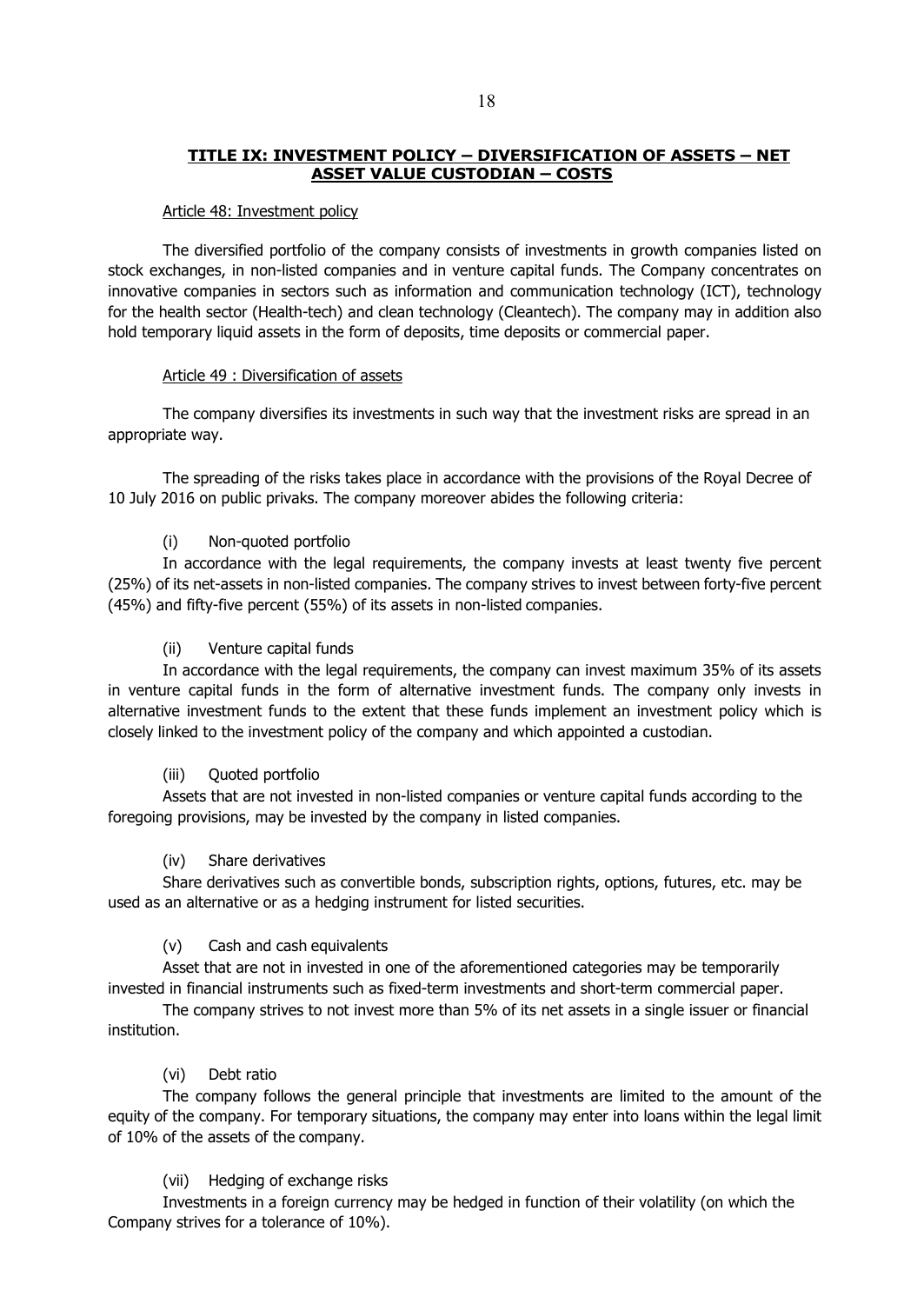## Article 50 : Net asset value – Valuation rules

The net asset value is calculated and published on a monthly basis. The investments are categorised as follows:

- Financial instruments in non-listed companies;
- Investments in venture capital funds;
- Financial instruments that are traded on a regulated market.

By virtue of Article 14 of the Royal Decree of 10 July 2016 on public privaks, the company has to draw up the annual accounts pursuant to the articles of association in conformity with the IFRS standards, as adopted on their balance sheet date.

## Article 51 : Custody of the assets of the company (custodian)

The custody of the assets of the company is consigned to a custodian who shall exercise his function in accordance with the provisions of the AIFM Law and the Royal Decree of 10 July 2016 on public privaks and, where applicable, specific regulatory provisions applicable to him.

The custodian is appointed by board of directors of the company.

The board of directors may dismiss the custodian on the condition that another custodian replaces him. The custodian who has been dismissed, will remain into office until the custodian who will replace him comes into office.

The appointment and the dismissal of the respective custodians shall be published in the Annexes to the Belgian Official Gazette and on the website of the Company

## Article 52 : Costs

The company will fully cover all the costs of its operation. These costs comprise but are not restricted to:

- the costs of official acts;
- the costs of externally performed management;
- the remuneration of the directors of the company;
- the fees of the custodian;
- the costs of the general meetings and the meetings of the board of directors;
- the fee of the statutory auditor(s);
- the contributions to the supervisory authorities of the countries where the shares are

# offered for sale;

- the costs of the delivery of shares;
- the costs of printing and translating the periodical reports;
- the costs of the publication of press releases;
- the costs for the financial service with respect to the securities and the coupons;
- the annual fees for quotation on the stock exchange;
- the taxes and costs associated with the portfolio transactions of the company;
- the interests and other costs of loans;
- possible taxes associated with its activities;
- possible costs associated with the liquidity contract with respect to the shares;
- all other expenses incurred in the interests of the company's shareholders;
- the fees of legal and tax consultants;
- possible taxes payable on assets, revenues and expenses.

It also bears the procedure costs that the company or the custodian may possibly incur when representing the interests of the shareholders.